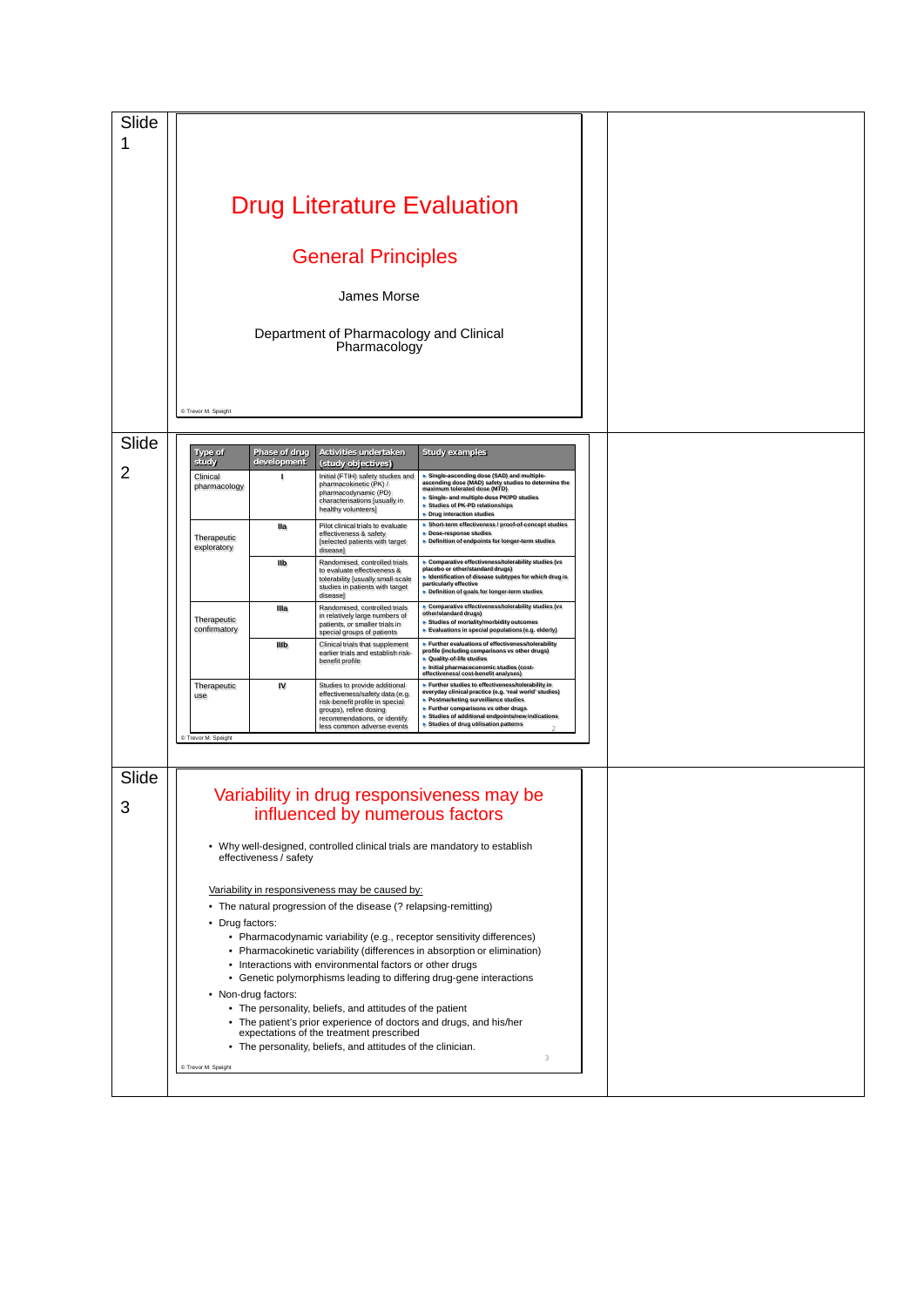| Slide |                                                                                                                                                                                                                                                                                                      |  |
|-------|------------------------------------------------------------------------------------------------------------------------------------------------------------------------------------------------------------------------------------------------------------------------------------------------------|--|
| 4     | Purpose of controls in clinical trials                                                                                                                                                                                                                                                               |  |
|       | • Controls allow patient outcomes due to the test<br>treatment to be differentiated from outcomes due to<br>other factors, e.g.:                                                                                                                                                                     |  |
|       | • The natural progression of the disease<br>• Patient or clinician expectations<br>• Other treatments administered concurrently                                                                                                                                                                      |  |
|       | • Control group experience tells us what would have<br>happened to patients had they not received the test<br>treatment                                                                                                                                                                              |  |
|       | 4<br>C Trevor M. Speight                                                                                                                                                                                                                                                                             |  |
| Slide |                                                                                                                                                                                                                                                                                                      |  |
| 5     | <b>Key control measures</b>                                                                                                                                                                                                                                                                          |  |
|       | 1. Randomisation                                                                                                                                                                                                                                                                                     |  |
|       |                                                                                                                                                                                                                                                                                                      |  |
|       | • Key design feature to minimise the influence of patient variability<br>• Randomised allocation of patients to the different study groups<br>helps to ensure that the test treatment and control groups are<br>similar at baseline                                                                  |  |
|       | • Randomisation minimises the influence of any systematic<br>differences between the study groups that could affect the<br>outcome of the study                                                                                                                                                      |  |
|       | • It also eliminates bias in treatment assignment.                                                                                                                                                                                                                                                   |  |
|       | 5<br>C Trevor M. Speight                                                                                                                                                                                                                                                                             |  |
| Slide |                                                                                                                                                                                                                                                                                                      |  |
| 6     | Key control measures                                                                                                                                                                                                                                                                                 |  |
|       | 2. Blinding (masking) of treatments<br>• Blinding minimises the possibility of biases, either on the part of the patient or<br>the investigator                                                                                                                                                      |  |
|       | Patients: In the absence of blinding, knowledge of the treatment assignment<br>٠<br>could result in:<br>• Patients reporting more/less favourable treatment outcomes<br>• Patients being more/less likely to continue their participation in the study                                               |  |
|       | • <i>Investigators</i> : Knowledge of the treatment assignment could influence<br>investigator decisions regarding:<br>• Assessment of the therapeutic response<br>• Assessment of adverse events<br>• The need for ancillary treatments during the study<br>• The thoroughness of patient follow-up |  |
|       | • The inclusion or non-inclusion of certain results in the analysis.<br>6                                                                                                                                                                                                                            |  |
|       | C Trevor M. Speight                                                                                                                                                                                                                                                                                  |  |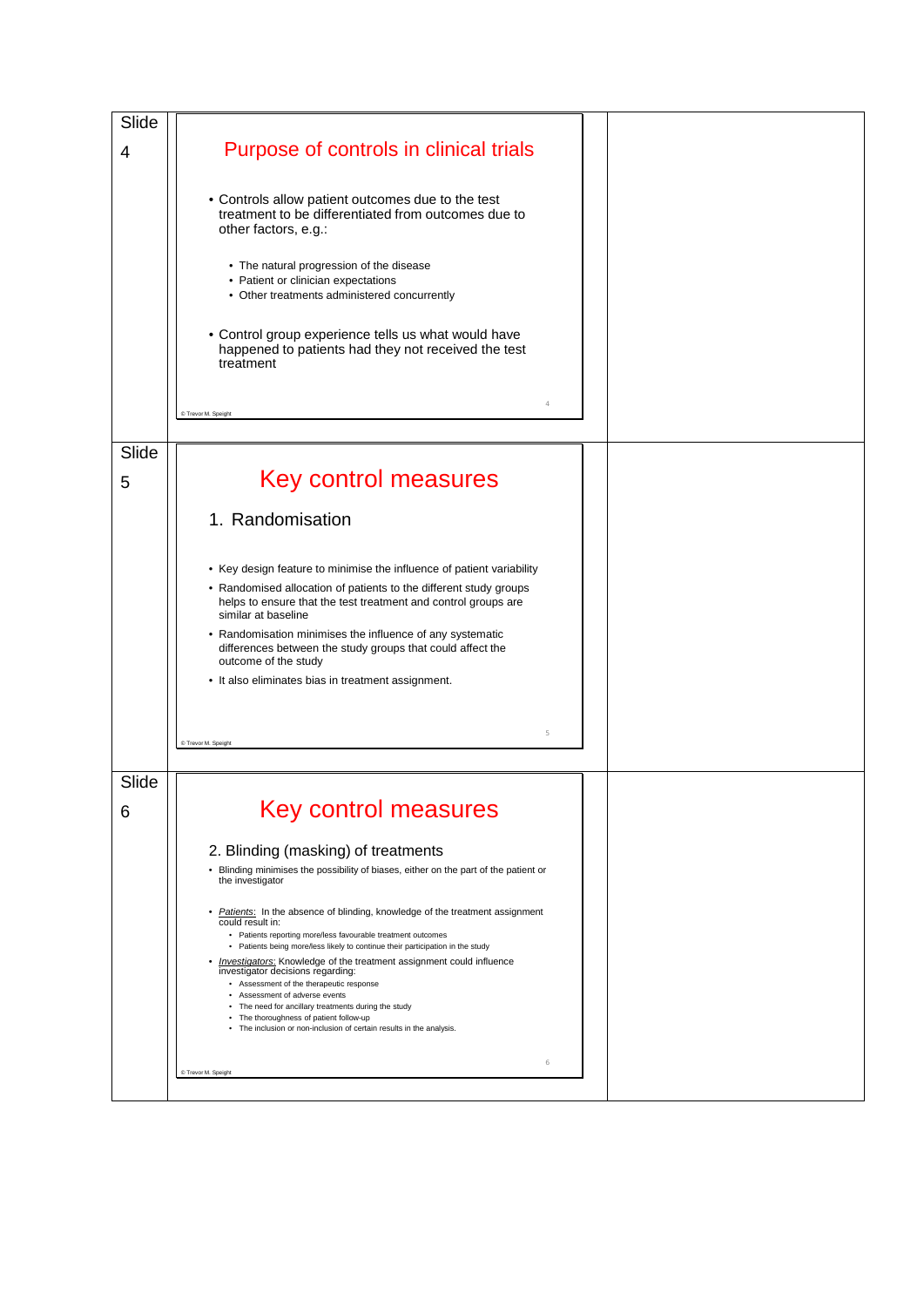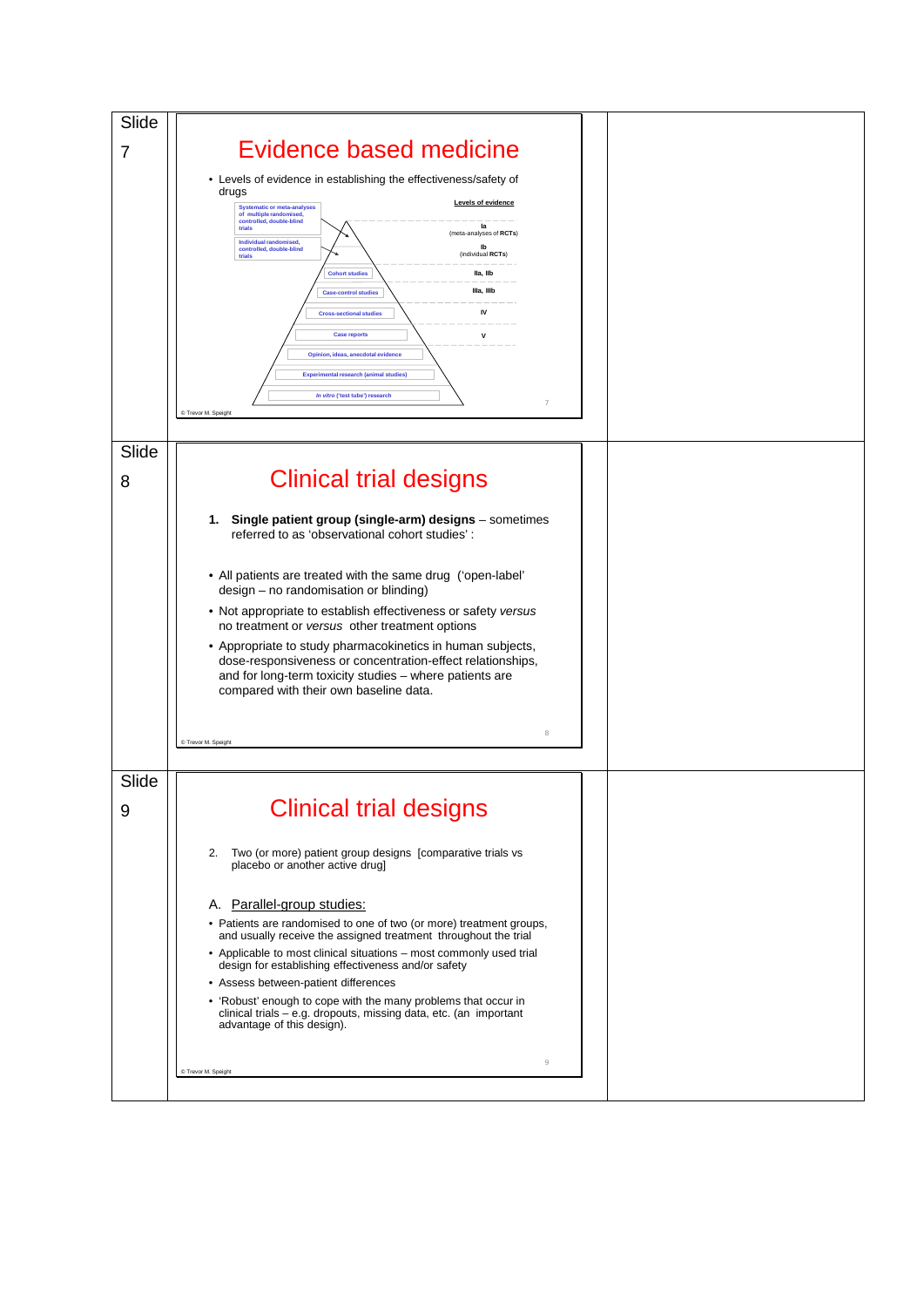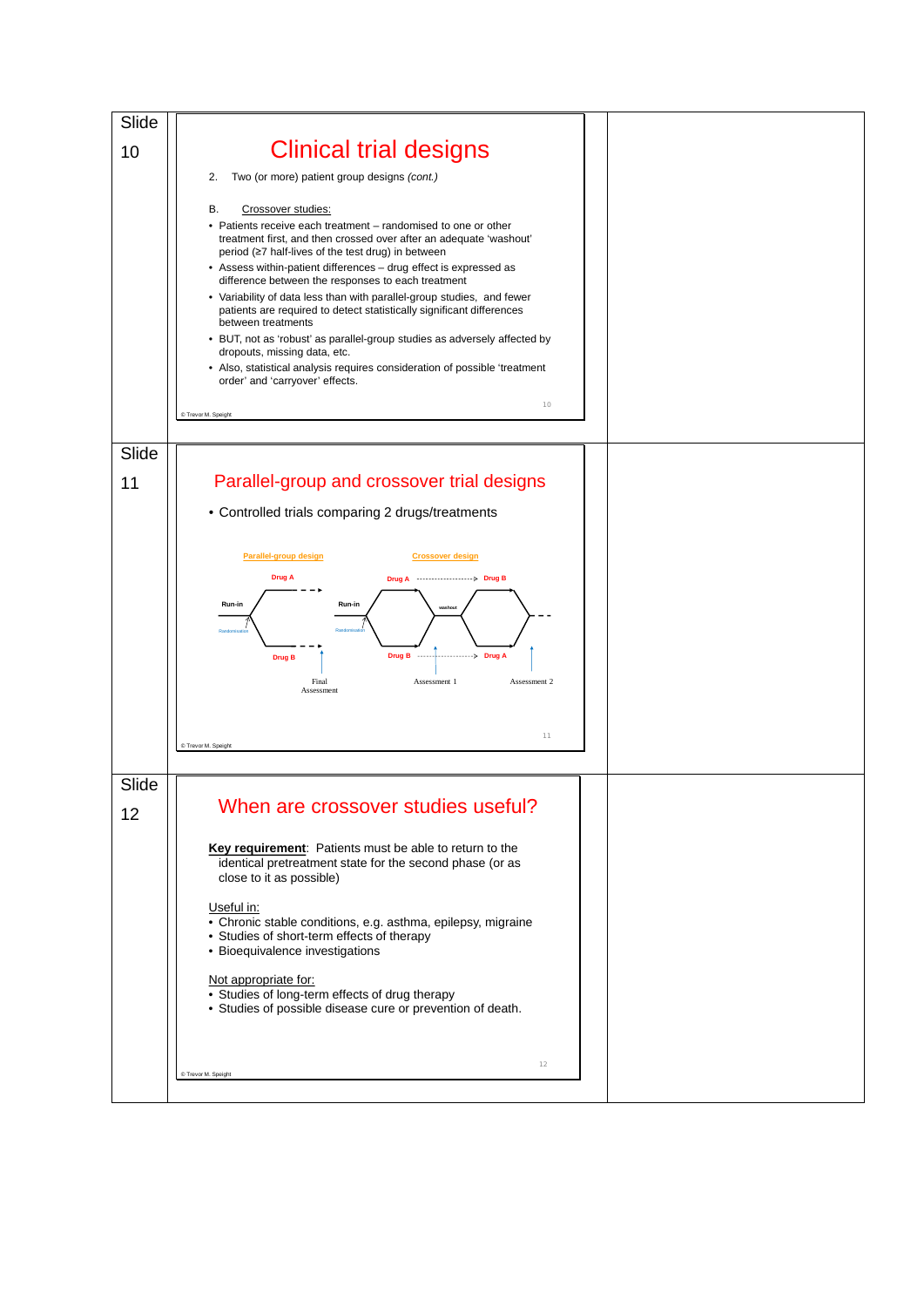| Slide |                                                                                                                                                                                                                  |  |  |
|-------|------------------------------------------------------------------------------------------------------------------------------------------------------------------------------------------------------------------|--|--|
| 13    | <b>Crossover studies</b>                                                                                                                                                                                         |  |  |
|       | In which of the following scenarios could a<br>crossover design be considered for studying<br>drug effectiveness?                                                                                                |  |  |
|       | Analgesics for postoperative pain<br>1.<br>2.<br>Analgesics for osteoarthritic knee pain<br>3.<br>Topical antibiotics for a bacterial skin<br>infection (e.g. impetigo)                                          |  |  |
|       | 13<br>C Trevor M. Speight                                                                                                                                                                                        |  |  |
| Slide |                                                                                                                                                                                                                  |  |  |
| 14    | <b>Clinical trial designs</b>                                                                                                                                                                                    |  |  |
|       | 2.<br>Two (or more) patient group designs (contd.)                                                                                                                                                               |  |  |
|       | C.<br>Sequential analyses:                                                                                                                                                                                       |  |  |
|       | • Usually involves allocation of study participants progressively to the test<br>treatments (sample size of these trials may not be fixed in advance)                                                            |  |  |
|       | • This design allows a trial to be continually monitored and stopped, in<br>accordance with pre-defined stopping rules, when a clinically significant<br>result is achieved or when significant harm is detected |  |  |
|       | • Numbers of patients needed can be kept to a minimum, and a significant<br>result can often be obtained more rapidly                                                                                            |  |  |
|       | • However, the design assumes that there is a significant difference to be<br>detected. There may not be a difference between the treatments                                                                     |  |  |
|       | • Not commonly used nowadays - except perhaps in medical emergency<br>conditions (e.g. head injuries) or less common/rare conditions.                                                                            |  |  |
|       | 14<br>C Trevor M. Speight                                                                                                                                                                                        |  |  |
|       |                                                                                                                                                                                                                  |  |  |
| Slide |                                                                                                                                                                                                                  |  |  |
| 15    | <b>Factorial randomised controlled trials</b>                                                                                                                                                                    |  |  |
|       | Allow the evaluation of more than one intervention in a single<br>٠<br>study                                                                                                                                     |  |  |
|       | Example: the ISIS-2 Study in<br><b>Acute Myocardial Infarction</b><br><b>Streptokinase IV</b><br>Group 1:<br>Aspirin +<br>(a 2 x 2 factorial study)<br>streptokinase                                             |  |  |
|       | <b>Aspirin (oral)</b>                                                                                                                                                                                            |  |  |
|       | <b>Placebo IV</b><br>17,187 patients<br>Group 2:<br>with acute MI<br><b>Aspirin alone</b><br>Group 3:<br><b>Streptokinase</b><br><b>Streptokinase IV</b><br>alone<br>Placebo (oral)                              |  |  |
|       | Group 4:<br><b>Placebo only</b><br><b>ISIS = International Study</b><br>(neither active<br><b>Placebo IV</b><br>of Infarct Survival<br>drug)<br>.5<br>C Trevor M. Speight                                        |  |  |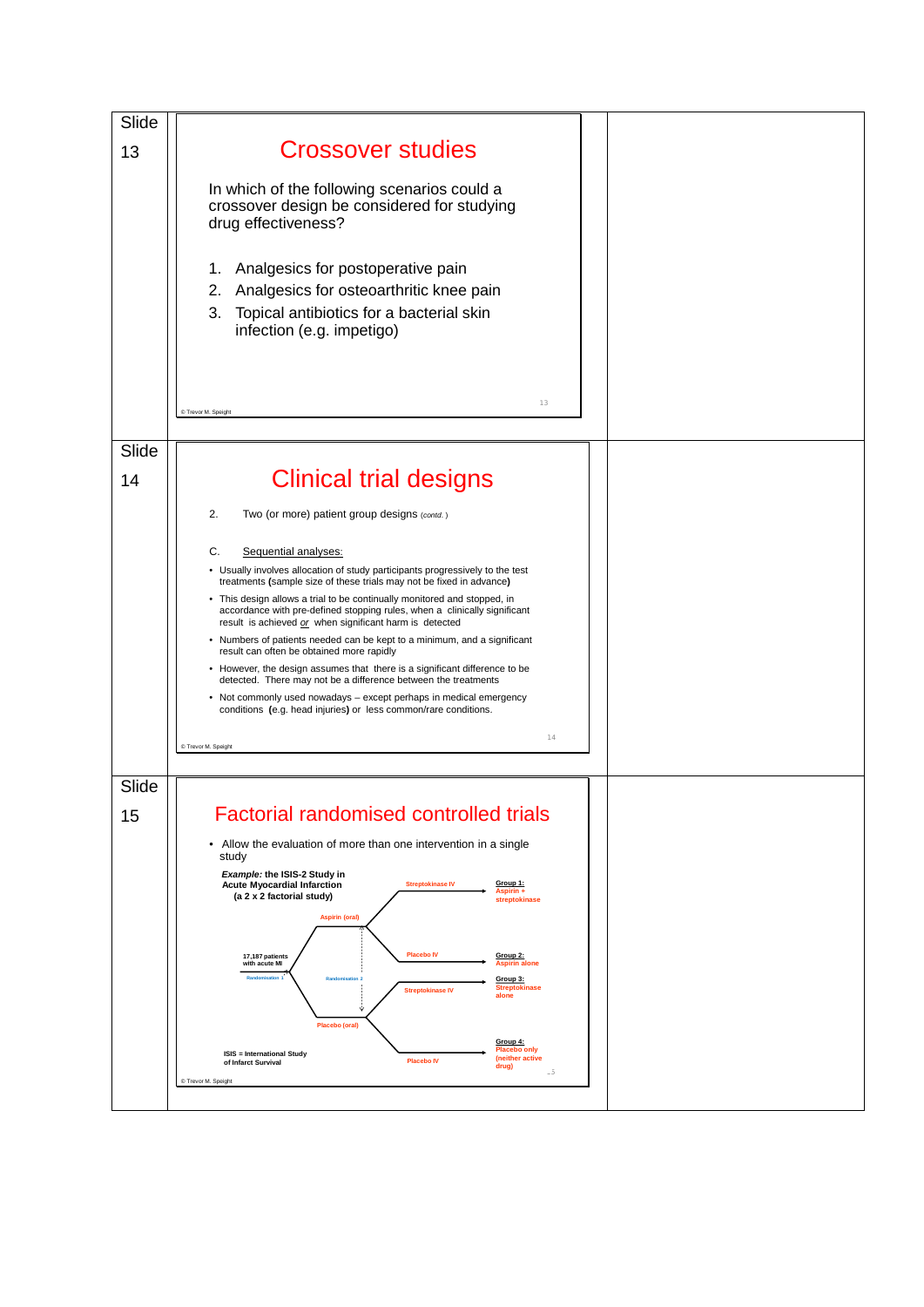| Slide |                                                                                                                                                                                                                                                                                                                                                                                                                                                                                                                                                                                                                                                                                             |  |
|-------|---------------------------------------------------------------------------------------------------------------------------------------------------------------------------------------------------------------------------------------------------------------------------------------------------------------------------------------------------------------------------------------------------------------------------------------------------------------------------------------------------------------------------------------------------------------------------------------------------------------------------------------------------------------------------------------------|--|
| 16    | <b>Evaluation of clinical trials</b>                                                                                                                                                                                                                                                                                                                                                                                                                                                                                                                                                                                                                                                        |  |
|       | 1. Controlled clinical trials in diseased patients are<br>mandatory to reliably establish the effectiveness and<br>safety of drugs in clinical practice<br>Controlled trials vary considerably in their "acceptability"<br>2.<br>This varying acceptability can make interpretation of their<br>3.<br>findings difficult<br>4. The fact that a trial is stated (in the title) to be a<br>"randomised" and/or "double-blind" study does not<br>guarantee that the results will automatically be beyond<br>reproach<br>Many factors other than the basic design of a trial<br>5.<br>influence the adequacy of the results and how they<br>should be interpreted.<br>16<br>C Trevor M. Speight |  |
| Slide | General principles of clinical trial                                                                                                                                                                                                                                                                                                                                                                                                                                                                                                                                                                                                                                                        |  |
| 17    | evaluation                                                                                                                                                                                                                                                                                                                                                                                                                                                                                                                                                                                                                                                                                  |  |
|       | • Any individual trial provides only limited information                                                                                                                                                                                                                                                                                                                                                                                                                                                                                                                                                                                                                                    |  |
|       | • One study cannot provide all the evidence needed to<br>conclude that a drug is effective or safe                                                                                                                                                                                                                                                                                                                                                                                                                                                                                                                                                                                          |  |
|       | • Statements made by authors must always be critically<br>evaluated.                                                                                                                                                                                                                                                                                                                                                                                                                                                                                                                                                                                                                        |  |
|       | 17<br>C Trevor M. Speight                                                                                                                                                                                                                                                                                                                                                                                                                                                                                                                                                                                                                                                                   |  |
| Slide |                                                                                                                                                                                                                                                                                                                                                                                                                                                                                                                                                                                                                                                                                             |  |
| 18    | Critical evaluation of a clinical trial                                                                                                                                                                                                                                                                                                                                                                                                                                                                                                                                                                                                                                                     |  |
|       | • What is the value of the trial in<br>• Are the interpretations and<br>conclusions justified?<br>terms of new knowledge?                                                                                                                                                                                                                                                                                                                                                                                                                                                                                                                                                                   |  |
|       | • What is the overall quality of<br>• Are the extrapolations (if any)<br>reasonable?<br>the data?                                                                                                                                                                                                                                                                                                                                                                                                                                                                                                                                                                                           |  |
|       | • Does it adequately address<br>• Are the results likely to affect<br>the aims and objectives and<br>clinical practice or other<br>support the conclusions<br>research activities?                                                                                                                                                                                                                                                                                                                                                                                                                                                                                                          |  |
|       | reached?<br>• Overall, how much emphasis<br>should you place on the<br>• Were the endpoints<br>appropriately chosen, and<br>findings?<br>were the data analyses<br>reliably performed?                                                                                                                                                                                                                                                                                                                                                                                                                                                                                                      |  |
|       | 18<br>C Trevor M. Speight                                                                                                                                                                                                                                                                                                                                                                                                                                                                                                                                                                                                                                                                   |  |
|       |                                                                                                                                                                                                                                                                                                                                                                                                                                                                                                                                                                                                                                                                                             |  |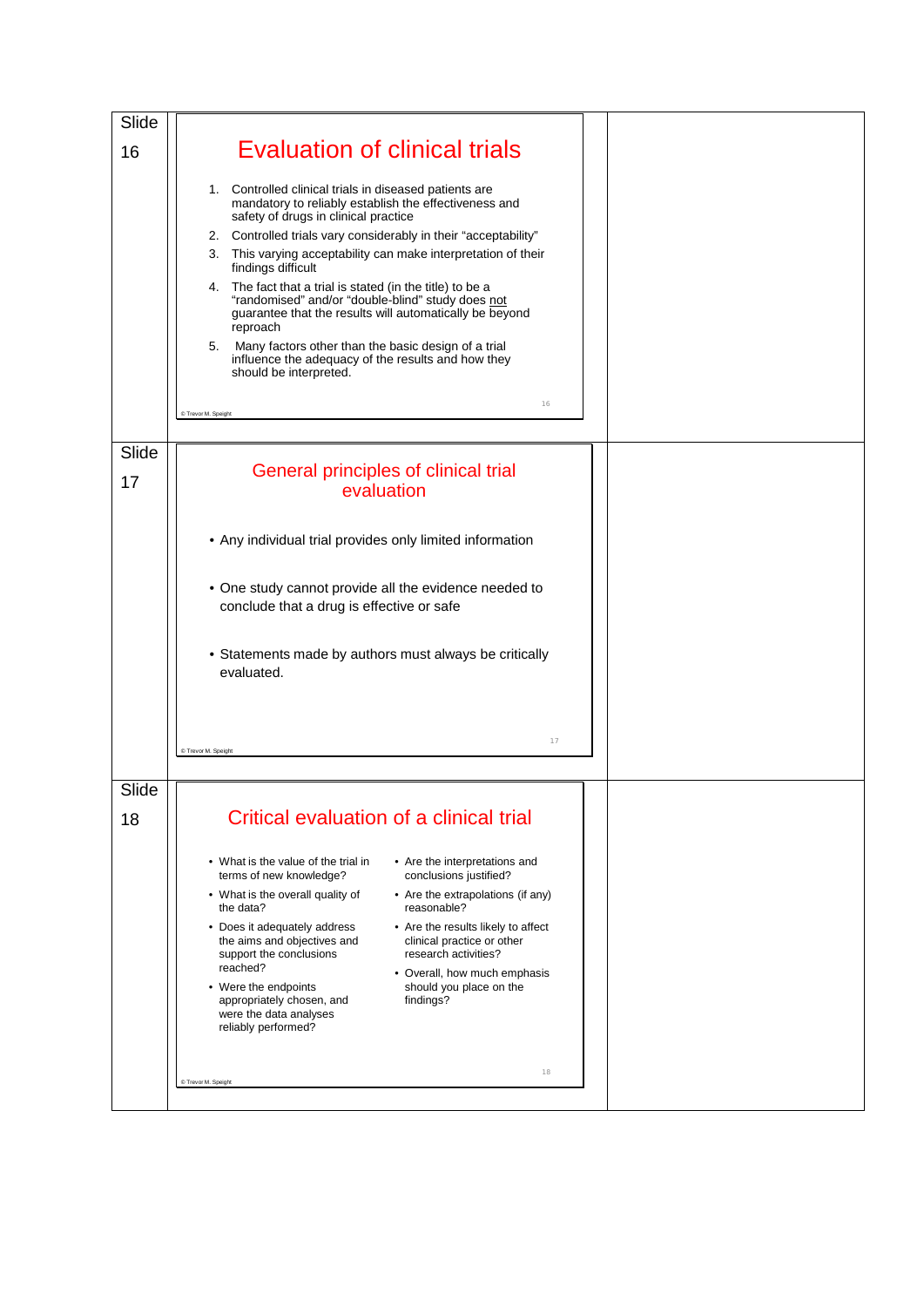| Slide |                                                                                                                                                                                                                                                                                                                                    |  |
|-------|------------------------------------------------------------------------------------------------------------------------------------------------------------------------------------------------------------------------------------------------------------------------------------------------------------------------------------|--|
| 19    | <b>Overall trial assessment</b>                                                                                                                                                                                                                                                                                                    |  |
|       | • Well-conducted study providing acceptable and clinically<br>relevant results<br><b>Major emphasis</b>                                                                                                                                                                                                                            |  |
|       | • Adequate study but some aspects missing or unclear -<br>some doubts about acceptability or clinical relevance of the<br>results<br><b>Medium emphasis</b>                                                                                                                                                                        |  |
|       | • Poorly conducted study and/or results not clinically relevant<br>or acceptable<br>Low emphasis                                                                                                                                                                                                                                   |  |
|       | 19<br>C Trevor M. Speight                                                                                                                                                                                                                                                                                                          |  |
| Slide |                                                                                                                                                                                                                                                                                                                                    |  |
| 20    | Requirements of comparative clinical trials                                                                                                                                                                                                                                                                                        |  |
|       | • Appropriate controls (to minimise interindividual variability and<br>potential biases)                                                                                                                                                                                                                                           |  |
|       | • Appropriate methods of assessing therapeutic effects (i.e.,<br>clinically relevant outcome measures were used)                                                                                                                                                                                                                   |  |
|       | • Sufficient subjects (to give it adequate statistical power)                                                                                                                                                                                                                                                                      |  |
|       | • Homogeneous population                                                                                                                                                                                                                                                                                                           |  |
|       | • Appropriate duration of treatment (for the disease being studied<br>and type of drug)                                                                                                                                                                                                                                            |  |
|       | • Appropriate dosages of the drugs being compared                                                                                                                                                                                                                                                                                  |  |
|       | • Appropriate methods of assessing/measuring adverse events                                                                                                                                                                                                                                                                        |  |
|       | • Appropriate statistical validation                                                                                                                                                                                                                                                                                               |  |
|       | 20                                                                                                                                                                                                                                                                                                                                 |  |
|       | C Trevor M. Speight                                                                                                                                                                                                                                                                                                                |  |
| Slide | <b>Checklist for Assessing a Therapeutic Trial Report</b>                                                                                                                                                                                                                                                                          |  |
| 21    | Notes:                                                                                                                                                                                                                                                                                                                             |  |
|       | 1. All the items listed below will not be needed in assessing any individual report. The user<br>must therefore identify which items are not applicable when evaluating a given report.<br>Those items of most relevance will depend on the particular disease and or drug being                                                   |  |
|       | investigated. One (or more) items may well be of crucial importance.<br>2. Items additional to those listed below may sometimes apply.                                                                                                                                                                                             |  |
|       | 3. The list is not only useful in helping to assess the merits of any one report, but is also of<br>value to reconcile any closh of evidence between one report and another, as any<br>differences will immediately become apparent.                                                                                               |  |
|       | 4. The checklist below has been designed for assessing both clinical trials and adverse<br>reaction reports.                                                                                                                                                                                                                       |  |
|       | 5. In assessing each item, $Y = Yes$ (clearly and unambiguously stated); $N = No$ (not<br>mentioned or not clearly stated) and D = Doubtful (uncertain). Where the answer to<br>missing information can be perceived by intuition based on related information provided<br>by the authors, the 'Doubtful' category should be used. |  |
|       | Part I. Checklist of Basic Requirements: Is the Information Present?                                                                                                                                                                                                                                                               |  |
|       | (cecle cow)<br>1. Aims of the trial:<br>1.1 Aim(s) clearly stated?<br>$Y$ N D                                                                                                                                                                                                                                                      |  |
|       | 2. Population studied: is the following information provided?<br>Healthy individuals or patients?<br>$Y$ $N$ $D$                                                                                                                                                                                                                   |  |
|       | $\begin{array}{cccccc}\nY & X & Y & D \\ Y & X & D & D \\ Y & X & D & D \\ Y & X & D & D \\ Y & X & D & D\n\end{array}$<br>Volunteers or not?<br>33<br>23<br>Age?<br>$2.4$ Sex?<br>Race?                                                                                                                                           |  |
|       | 2.6<br>Nature of disease being treated?<br>33<br>Criteria for patient selection?<br>Criteria for patient exclusion?<br>$\begin{array}{ccc} Y & N & D \\ Y & N & D \end{array}$<br>2.8                                                                                                                                              |  |
|       | $\begin{array}{ccc}\n\bullet & \bullet & \bullet & \bullet \\ \bullet & \bullet & \bullet & \bullet \\ \bullet & \bullet & \bullet & \bullet\n\end{array}$<br>Presence of disease(s) other than that being treated?<br>2.9<br>21<br>2.10 Whether additional treatments were given?<br>C Trevor M. Speight                          |  |
|       |                                                                                                                                                                                                                                                                                                                                    |  |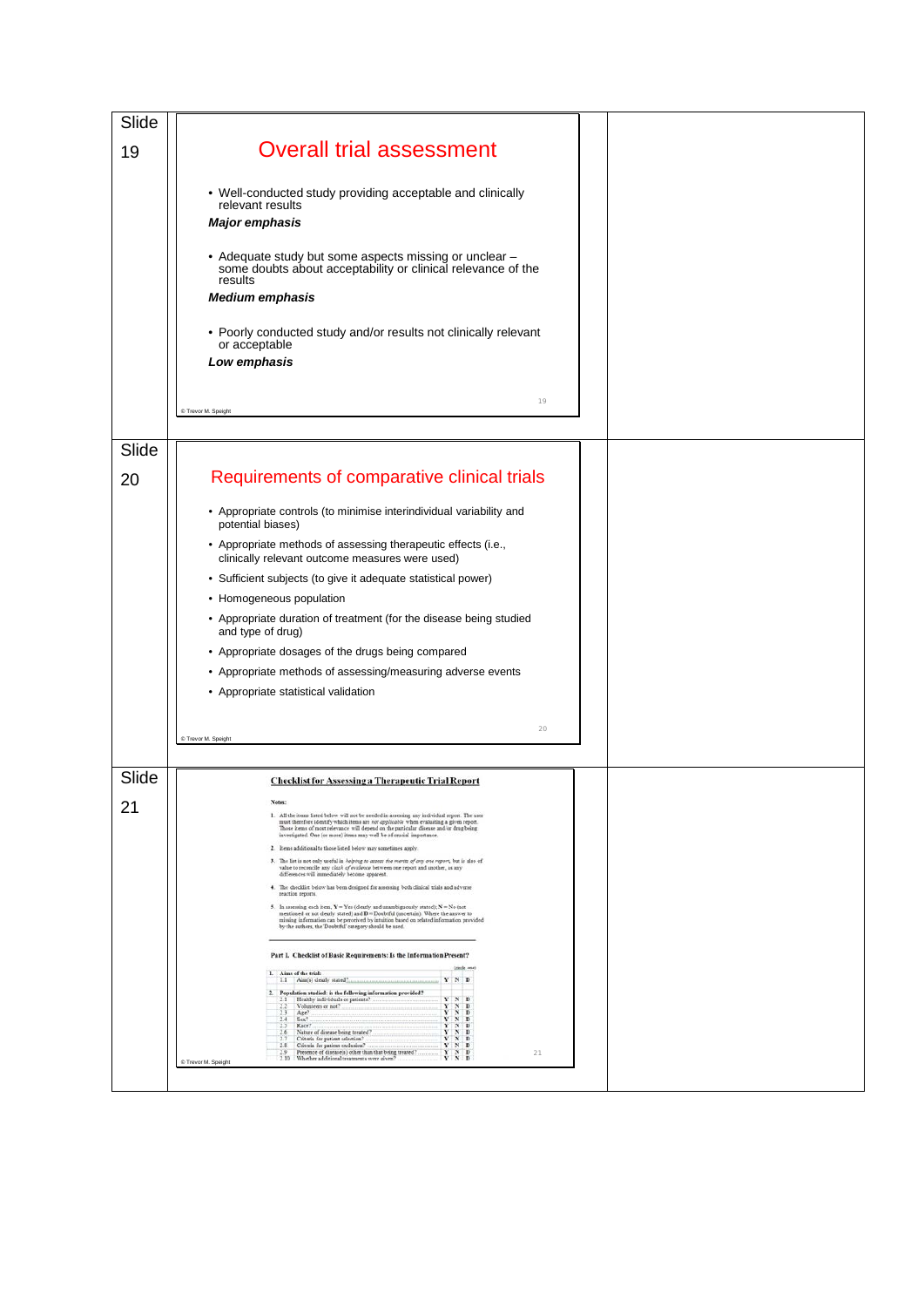| Slide |                                                                                                                                                                                                                                                                                                                      |  |
|-------|----------------------------------------------------------------------------------------------------------------------------------------------------------------------------------------------------------------------------------------------------------------------------------------------------------------------|--|
| 22    | Aims and objectives of clinical trials                                                                                                                                                                                                                                                                               |  |
|       | • The aims may vary from trial to trial, but they should<br>always be very carefully stated at the beginning of the<br>study (usually given in the introduction after the<br>rationale for the trial)                                                                                                                |  |
|       | • The aim should be to answer ONE precisely framed<br>question or test ONE precisely stated hypothesis                                                                                                                                                                                                               |  |
|       | • Generally, the more questions that are posed initially,<br>the more complicated the trial becomes and the more<br>likely it is to break down in practice and not answer the<br>various questions posed.                                                                                                            |  |
|       | 22<br>C Trevor M. Speight                                                                                                                                                                                                                                                                                            |  |
|       |                                                                                                                                                                                                                                                                                                                      |  |
| Slide |                                                                                                                                                                                                                                                                                                                      |  |
| 23    | Adverse events (AE)                                                                                                                                                                                                                                                                                                  |  |
|       | Severity versus seriousness                                                                                                                                                                                                                                                                                          |  |
|       | Serious AEs (SAEs)<br>Severity of AEs:<br>• Result in death                                                                                                                                                                                                                                                          |  |
|       | • Mild – the AE is easily<br>• Are life-threatening (patient is at risk                                                                                                                                                                                                                                              |  |
|       | tolerated and does not<br>of death at time the event occurred)<br>interfere with usual activity<br>• Require hospitalisation or                                                                                                                                                                                      |  |
|       | Moderate - the AE<br>prolongation of existing<br>interferes with daily activity<br>hospitalisation                                                                                                                                                                                                                   |  |
|       | but the patient is still able to<br>• Result in persistent or significant<br>function<br>disability/ incapacity                                                                                                                                                                                                      |  |
|       | Severe - the AE is<br>• Qualify as a congenital abnormality or<br>incapacitating and/or the<br>birth defect                                                                                                                                                                                                          |  |
|       | patient is unable to work or<br>complete usual activities<br>• Are considered important or<br>significant (medical judgement)<br>and/or require specific intervention(s)<br>to prevent serious outcomes<br>23                                                                                                        |  |
|       | C Trevor M. Speight                                                                                                                                                                                                                                                                                                  |  |
| Slide |                                                                                                                                                                                                                                                                                                                      |  |
| 24    | AEs: relationship to the study drug<br>(treatment-related AEs vs 'all-cause' AEs)                                                                                                                                                                                                                                    |  |
|       | 3. Possibly related to drug:<br>Treatment-emergent AEs (TEAEs) = all AEs<br>that are reported during a clinical trial<br>• Evidence of exposure to drug<br>(also known as 'all-cause' AEs)<br>• Temporal relationship reasonable<br>Treatment-related AEs = categories 1, 2 & 3<br>• Another cause is equally likely |  |
|       | 1. Definitely related to drug:<br>• Dechallenge is positive                                                                                                                                                                                                                                                          |  |
|       | • Evidence of exposure to drug<br>4. Probably not related to drug:<br>• Temporal relationship reasonable<br>• Evidence of exposure to drug, BUT                                                                                                                                                                      |  |
|       | • Most likely explanation for event<br>Another cause is more likely<br>٠<br>• Dechallenge is positive                                                                                                                                                                                                                |  |
|       | Dechallenge is negative/unclear<br>• Rechallenge (if feasible) is positive<br>٠<br>• Rechallenge is negative/unclear<br>2. Probably related to drug:                                                                                                                                                                 |  |
|       | 5. Definitely not related to<br>• Evidence of exposure to drug<br>drug:<br>Temporal relationship reasonable                                                                                                                                                                                                          |  |
|       | • Drug not received or the temporal<br>Event more likely due to drug than to<br>relationship is not reasonable<br>other causes<br>• Dechallenge is positive                                                                                                                                                          |  |
|       | 24<br>© Trevor M. Speight                                                                                                                                                                                                                                                                                            |  |
|       |                                                                                                                                                                                                                                                                                                                      |  |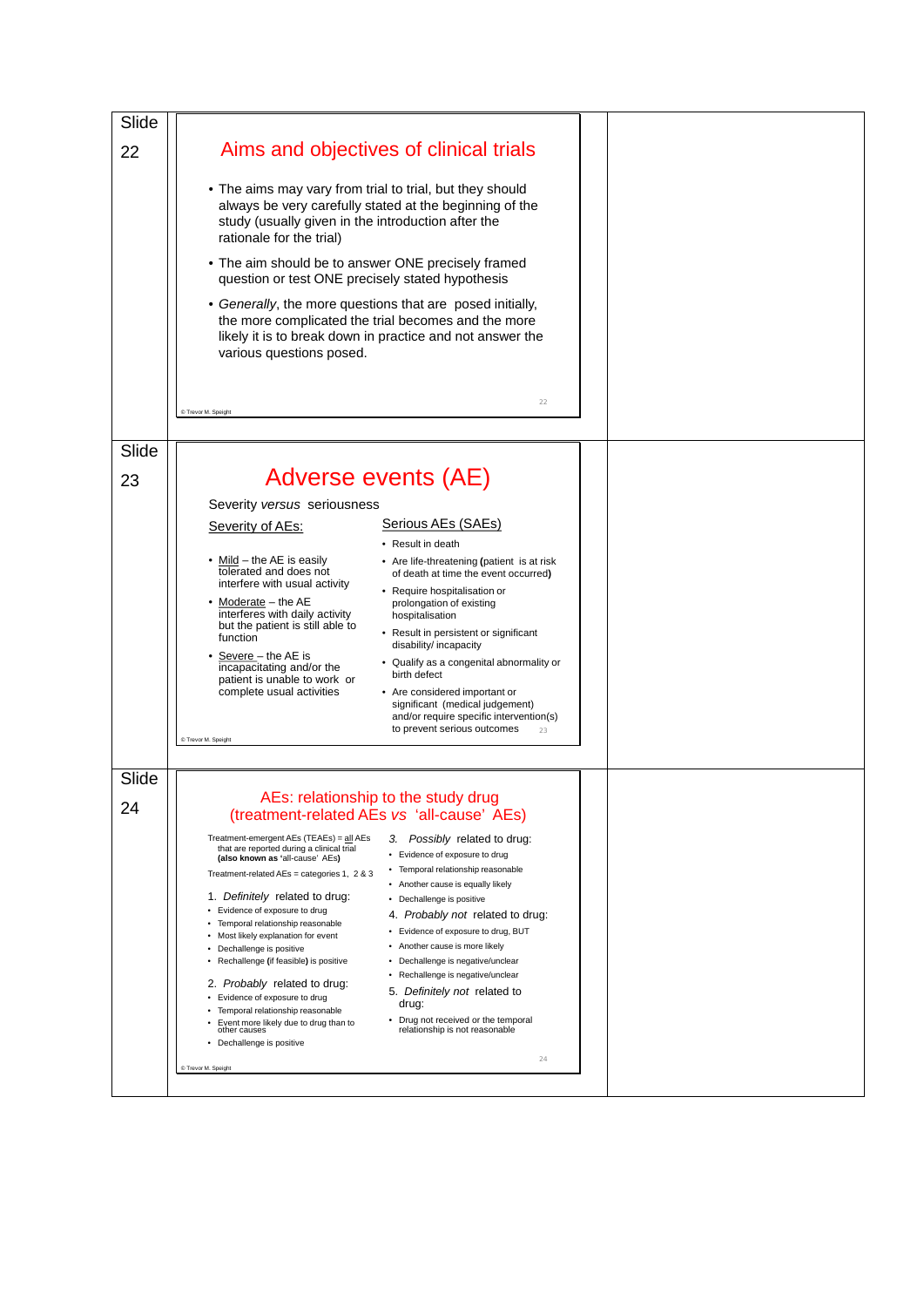| Slide |                                                                                                                                                                                                                            |  |
|-------|----------------------------------------------------------------------------------------------------------------------------------------------------------------------------------------------------------------------------|--|
| 25    | <b>Controls</b>                                                                                                                                                                                                            |  |
|       | • Whichever control methods are used in a trial, they must be both<br>valid and suitable to its aim(s)                                                                                                                     |  |
|       | • Patients: concurrent controls are preferable to historical controls                                                                                                                                                      |  |
|       | • Historical controls are, in most instances, not appropriate because<br>with the passage of time, many variables may have changed the<br>course of the disease or influenced the outcome of treatment                     |  |
|       | • Randomisation: random allocation does not necessarily<br>guarantee like groups of patients in parallel-group studies, and it is<br>ESSENTIAL to show that the treatment groups were comparable<br>before the trial began |  |
|       | <i>Note:</i> Not essential for crossover studies, but it is advisable to show<br>that the groups receiving the different treatments first are<br>comparable (because of the possibility of a 'treatment order' effect)     |  |
|       | 25<br>C Trevor M. Speight                                                                                                                                                                                                  |  |
|       |                                                                                                                                                                                                                            |  |
| Slide |                                                                                                                                                                                                                            |  |
| 26    | <b>Adequacy of controls</b>                                                                                                                                                                                                |  |
|       | • Adequacy of the randomisation procedure:<br>• What method was used to allocate treatment - computerised random number<br>generation, random number tables, an interactive web-based response system or                   |  |
|       | interactive voice response system (IWRS/IVRS)?<br>• Were the patients stratified; if so, how; and was the stratification method valid?                                                                                     |  |
|       | How was the randomisation concealed from the investigators $-$ e.g. by non-specific<br>medication labels; sequentially numbered containers?                                                                                |  |
|       | • This information should be provided (albeit briefly) in the study report - if not,<br>"selection bias" can't be completely excluded                                                                                      |  |
|       |                                                                                                                                                                                                                            |  |
|       | • Adequacy of the "blinding" technique:<br>• Is the type of blinding stated - e.g. single-blind, double-blind, observer-blind                                                                                              |  |
|       | • If some key study personnel cannot be blinded, were there independent outcome<br>assessors for the trial, and were they appropriately blinded ?                                                                          |  |
|       | • How was the blinding of orally active drugs with different administration schedules<br>achieved - e.g. matching drugs or by a 'double-dummy' technique?                                                                  |  |
|       |                                                                                                                                                                                                                            |  |
|       | 26<br>C Trevor M. Speight                                                                                                                                                                                                  |  |
|       |                                                                                                                                                                                                                            |  |
| Slide |                                                                                                                                                                                                                            |  |
| 27    | <b>Blinding techniques</b>                                                                                                                                                                                                 |  |
|       | Comparison of 2 drugs, X and Y, with different dose frequencies (tid vs bid):                                                                                                                                              |  |
|       | 'Double-dummy' technique<br>'Matching drugs' (X and Y reformulated<br>(original forms of X and Y; plus identical X and Y placebos)<br>to look the same, e.g. in opaque capsules)                                           |  |
|       | <b>Group B</b><br><b>Group A</b><br>Group B<br><b>Group A</b>                                                                                                                                                              |  |
|       | 1. tid<br>2. bid<br>1. tid<br>$2.$ bid<br>Morning: X<br>Morning: X-active + Y-placebo<br>X-placebo + Y-active<br>Y                                                                                                         |  |
|       | Midday: X-active<br>X-placebo<br>Midday: X<br>Y (placebo)                                                                                                                                                                  |  |
|       | Evening: X-active + Y-placebo<br>X-placebo + Y-active<br>Evening: X<br>Y                                                                                                                                                   |  |
|       | 5 tablets per day<br>3 capsules per day<br>2 medicine containers/patient)<br>[1 container (e.g. a blister pack) per patient]                                                                                               |  |
|       |                                                                                                                                                                                                                            |  |
|       | 27<br>C Trevor M. Speight                                                                                                                                                                                                  |  |
|       |                                                                                                                                                                                                                            |  |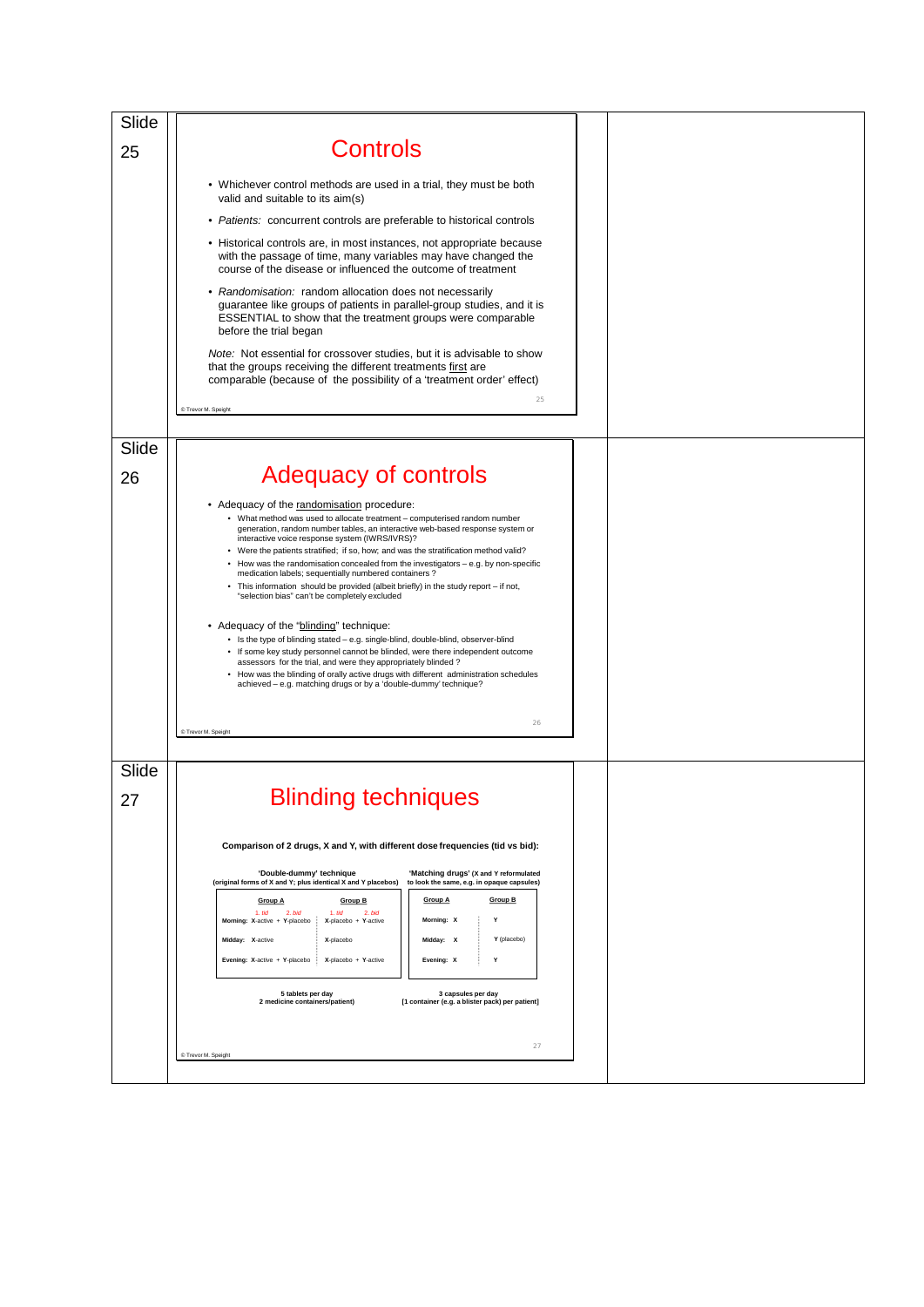| Slide       |                                                                                                                                                                                                                                                                                                                                                                                                                                                                                                                                                                                                                                                                                                                                                                                                                                                                                                                                                                                                                                                                                                                                                                                                                                                                                                                                                                                      |  |
|-------------|--------------------------------------------------------------------------------------------------------------------------------------------------------------------------------------------------------------------------------------------------------------------------------------------------------------------------------------------------------------------------------------------------------------------------------------------------------------------------------------------------------------------------------------------------------------------------------------------------------------------------------------------------------------------------------------------------------------------------------------------------------------------------------------------------------------------------------------------------------------------------------------------------------------------------------------------------------------------------------------------------------------------------------------------------------------------------------------------------------------------------------------------------------------------------------------------------------------------------------------------------------------------------------------------------------------------------------------------------------------------------------------|--|
| 28          | <b>Adequacy of controls</b>                                                                                                                                                                                                                                                                                                                                                                                                                                                                                                                                                                                                                                                                                                                                                                                                                                                                                                                                                                                                                                                                                                                                                                                                                                                                                                                                                          |  |
|             | • Patient exclusions after randomisation:<br>• Were any patients excluded during the trial?<br>• If so, are the reasons stated $-$ e.g. :<br>• protocol deviations, dropouts, losses to follow-up, etc.<br>withdrawals due to adverse events<br>• withdrawals due to lack of effectiveness<br>• poor compliance (compliance within the range 80% to 120% is<br>generally considered 'acceptable' in clinical trials)<br>• Have patient exclusions been taken into account in analysing<br>the results, both for effectiveness and safety?<br>• Which patient population has been analysed – the "intention-<br>to-treat" (ITT) population or the "per-protocol" (PP)<br>population, or both?<br>28<br>C Trevor M. Speight                                                                                                                                                                                                                                                                                                                                                                                                                                                                                                                                                                                                                                                            |  |
|             |                                                                                                                                                                                                                                                                                                                                                                                                                                                                                                                                                                                                                                                                                                                                                                                                                                                                                                                                                                                                                                                                                                                                                                                                                                                                                                                                                                                      |  |
| Slide<br>29 | Intention-to-treat vs per-protocol analysis                                                                                                                                                                                                                                                                                                                                                                                                                                                                                                                                                                                                                                                                                                                                                                                                                                                                                                                                                                                                                                                                                                                                                                                                                                                                                                                                          |  |
|             | Per-protocol ('as-treated')<br><b>ITT</b> analysis:<br>analysis:<br>• Includes only those patients who<br>• Unbiased method of assessment<br>complied with the protocol and<br>(analyses all patients according to the<br>group to which they were originally<br>provided primary clinical endpoint data,<br>randomised)<br>without major violations<br>Assesses the overall consequences of<br>• Patients who deviate from the protocol<br>each treatment regimen (takes account of<br>and may therefore influence estimation<br>all post-randomisation events, including<br>of the true drug effect are excluded<br>non-compliance)<br>• Maximises opportunity to show<br>• Correspond to pragmatic management<br>trials (reflect 'real-world' clinical practice)<br>effectiveness - gives an indication of<br>the 'true effect' of the test drug (since it<br>Justifiable exclusions: those who did not<br>will have been taken/administered<br>receive at least one dose of the study<br>exactly as intended)<br>medication, and those with no post-<br>• BUT, may be biased if non-adherence<br>randomisation data<br>to the protocol is related to lack of<br>In such cases, the analysis group may be<br>termed the 'full analysis set' (FAS) or the<br>effectiveness or the occurrence of<br>'modified ITT '(mITT) population<br>adverse events<br>29<br>C Trevor M. Speight |  |
| Slide       |                                                                                                                                                                                                                                                                                                                                                                                                                                                                                                                                                                                                                                                                                                                                                                                                                                                                                                                                                                                                                                                                                                                                                                                                                                                                                                                                                                                      |  |
| 30          | Missing data: last observation carried forward<br>• Data analysis method for patients who discontinue from the trial or<br>for whom data are missing<br>• Uses the last recorded parameter – or a mean of the last<br>parameters – as the value applicable at the time of discontinuation<br>• Attempts to provide the best estimate of the patient's condition at<br>the time of discontinuation<br>• Important for those patients who discontinue the trial for lack of<br>effectiveness.                                                                                                                                                                                                                                                                                                                                                                                                                                                                                                                                                                                                                                                                                                                                                                                                                                                                                          |  |
|             | 30<br>C Trevor M. Speight                                                                                                                                                                                                                                                                                                                                                                                                                                                                                                                                                                                                                                                                                                                                                                                                                                                                                                                                                                                                                                                                                                                                                                                                                                                                                                                                                            |  |
|             |                                                                                                                                                                                                                                                                                                                                                                                                                                                                                                                                                                                                                                                                                                                                                                                                                                                                                                                                                                                                                                                                                                                                                                                                                                                                                                                                                                                      |  |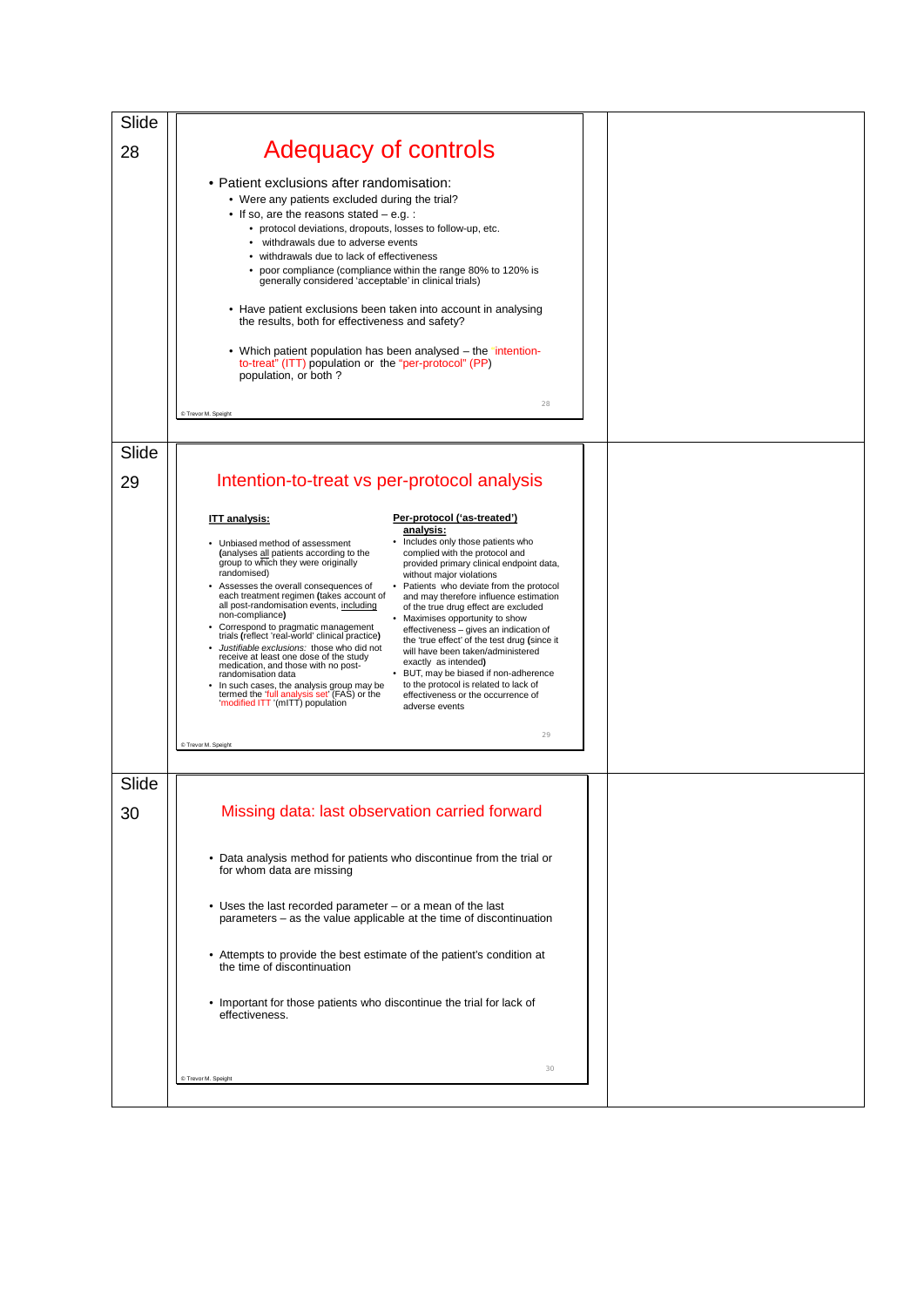| Slide |                       |                                                                                                                                                                                                                                              |                                                                                                        |                                                                     |  |
|-------|-----------------------|----------------------------------------------------------------------------------------------------------------------------------------------------------------------------------------------------------------------------------------------|--------------------------------------------------------------------------------------------------------|---------------------------------------------------------------------|--|
| 31    |                       | Analysis of treatment response                                                                                                                                                                                                               |                                                                                                        |                                                                     |  |
|       |                       | <b>ITT analysis</b> (most commonly applied analytical method in clinical trials):                                                                                                                                                            |                                                                                                        |                                                                     |  |
|       |                       | • Includes results for all patients who are randomised to the treatments<br>• Takes into account data up to the time of withdrawal for dropouts (NB. if LOCF                                                                                 |                                                                                                        |                                                                     |  |
|       |                       | technique applied, the last recorded values are used)                                                                                                                                                                                        |                                                                                                        |                                                                     |  |
|       |                       | • Tends to underestimate actual treatment effect in practice (renders a more<br>conservative result than PP analysis, and doesn't quantify the 'true' drug effect,<br>BUT it more closely reflects everyday, 'real-world' clinical practice) |                                                                                                        |                                                                     |  |
|       |                       | <b>Per-protocol (PP) analysis</b> (may be fully appropriate in some situations, e.g. trials in<br>hospitalised patients where compliance is supervised):                                                                                     |                                                                                                        |                                                                     |  |
|       | up data are available | • Includes results only for patients who completed the study and for whom full follow-                                                                                                                                                       |                                                                                                        |                                                                     |  |
|       | to adverse events)    | . Missing values for major protocol violators/non-compliers are disregarded (Note:<br>these patients must be differentiated from treatment failures and withdrawals due                                                                      |                                                                                                        |                                                                     |  |
|       |                       | • Tends to overestimate the actual treatment effect in practice (doesn't take into<br>account possible non-compliance or defaulting by patients)                                                                                             |                                                                                                        |                                                                     |  |
|       |                       | • Useful as a sensitivity or supportive check of the ITT analysis to evaluate the<br>influence of protocol violations on the results.                                                                                                        |                                                                                                        |                                                                     |  |
|       | C Trevor M. Speight   |                                                                                                                                                                                                                                              |                                                                                                        | 31                                                                  |  |
|       |                       |                                                                                                                                                                                                                                              |                                                                                                        |                                                                     |  |
| Slide |                       |                                                                                                                                                                                                                                              |                                                                                                        |                                                                     |  |
| 32    |                       | Cochrane collaboration criteria                                                                                                                                                                                                              |                                                                                                        |                                                                     |  |
|       |                       | • Assessment of methodological bias in clinical trials                                                                                                                                                                                       |                                                                                                        |                                                                     |  |
|       |                       | Six domains of a clinical trial to consider in assessing 7 potential sources of                                                                                                                                                              |                                                                                                        |                                                                     |  |
|       | bias:                 |                                                                                                                                                                                                                                              |                                                                                                        |                                                                     |  |
|       |                       | 1. Adequate: all criteria adequately met = low risk of bias                                                                                                                                                                                  |                                                                                                        |                                                                     |  |
|       |                       |                                                                                                                                                                                                                                              |                                                                                                        |                                                                     |  |
|       | 2.                    | Unclear or criteria only partially met = unclear risk of bias                                                                                                                                                                                |                                                                                                        |                                                                     |  |
|       | 3.                    | $Indeeduate: criteria not adequately met = high risk of bias$                                                                                                                                                                                |                                                                                                        |                                                                     |  |
|       |                       |                                                                                                                                                                                                                                              |                                                                                                        |                                                                     |  |
|       |                       |                                                                                                                                                                                                                                              |                                                                                                        |                                                                     |  |
|       |                       |                                                                                                                                                                                                                                              |                                                                                                        |                                                                     |  |
|       |                       |                                                                                                                                                                                                                                              |                                                                                                        |                                                                     |  |
|       | C Trevor M. Speight   |                                                                                                                                                                                                                                              |                                                                                                        | 32                                                                  |  |
|       |                       |                                                                                                                                                                                                                                              |                                                                                                        |                                                                     |  |
| Slide |                       |                                                                                                                                                                                                                                              |                                                                                                        |                                                                     |  |
| 33    |                       | Cochrane collaboration criteria                                                                                                                                                                                                              |                                                                                                        |                                                                     |  |
|       | Type of bias          | Potential source of Criteria to assess<br>bias                                                                                                                                                                                               |                                                                                                        | Key questions to<br>consider                                        |  |
|       | 1. Selection bias     | Random sequence<br>generation<br>(randomisation procedure)                                                                                                                                                                                   | Method used to generate<br>the allocation sequence                                                     | ? Appropriate to produce<br>comparable treatment groups             |  |
|       |                       | Allocation concealment<br>method                                                                                                                                                                                                             | Method used to conceal the<br>allocation sequence                                                      | ? Were treatment<br>assignments adequately<br>concealed             |  |
|       | 2. Performance bias   | Blinding of patients and study<br>personnel                                                                                                                                                                                                  | Methods to achieve blinding<br>of both patients and<br>investigators                                   | ? Was knowledge of the<br>interventions prevented                   |  |
|       | 3. Detection bias     | Blinding of outcome<br>assessment                                                                                                                                                                                                            | Methods to achieve blinding<br>of investigators/outcome<br>assessors                                   |                                                                     |  |
|       | 4. Attrition bias     | Reporting of outcome data                                                                                                                                                                                                                    | Completeness of the results<br>for each main outcome                                                   | ? Were reasons for attrition<br>or exclusions of patients<br>stated |  |
|       | 5. Reporting bias     | Selective reporting of results                                                                                                                                                                                                               | Results in relation to<br>prespecified objectives (?<br>trial database listing)                        | ? Complete or selective<br>reporting of results                     |  |
|       | 6. Other bias         | Any other trial aspect that<br>may lead to bias                                                                                                                                                                                              | Criteria not covered in other<br>domains (e.g. author conflicts of<br>interest / industry involvement) | ? Other biases that may<br>affect the interpretation of<br>results  |  |
|       | C Trevor M. Speight   |                                                                                                                                                                                                                                              |                                                                                                        | 33                                                                  |  |
|       |                       |                                                                                                                                                                                                                                              |                                                                                                        |                                                                     |  |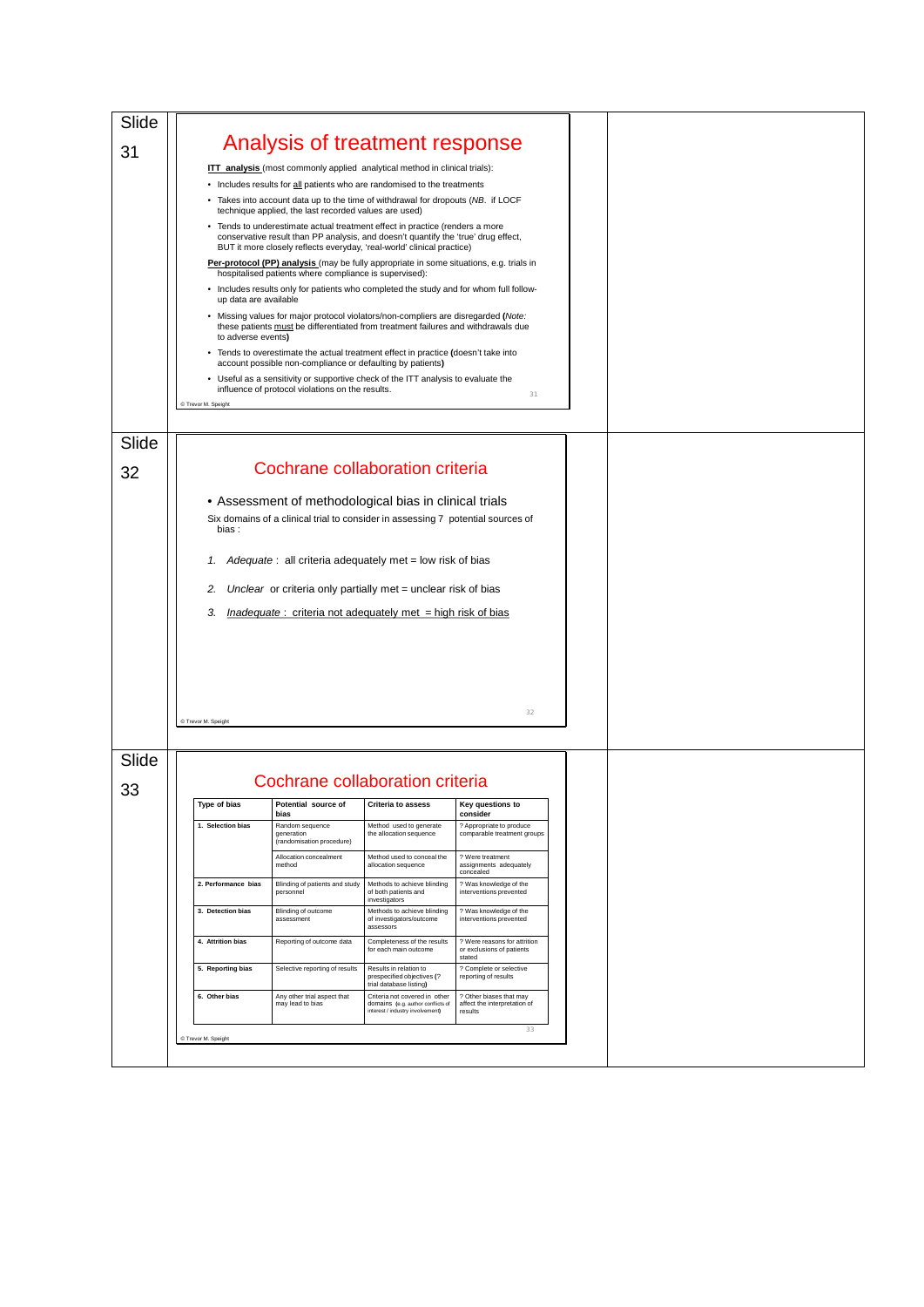| Slide |                                                                                                                                                                                                                                                                                                                                                                  |  |
|-------|------------------------------------------------------------------------------------------------------------------------------------------------------------------------------------------------------------------------------------------------------------------------------------------------------------------------------------------------------------------|--|
| 34    | <b>Assessment of bias</b>                                                                                                                                                                                                                                                                                                                                        |  |
|       | An example of an assessment of the 7 potential sources                                                                                                                                                                                                                                                                                                           |  |
|       | of bias for 20 individual studies                                                                                                                                                                                                                                                                                                                                |  |
|       | prepre<br>$\frac{6}{2}$<br>$\frac{80}{2}$<br>உ<br>- 11<br>Random sequence generation (selection bias)<br>diocation concealment (selection bias)<br>linding of participants and personnel (performance bias)<br>Blinding of outcome assessment (detection bias)<br>Incomplete outcome data (affrition bias)<br>Selective reporting (reporting blas)<br>Other bias |  |
|       | Unclear risk of bias<br>High risk of bias<br>Low risk of bias                                                                                                                                                                                                                                                                                                    |  |
|       |                                                                                                                                                                                                                                                                                                                                                                  |  |
|       | 34<br>© Trevor M. Speight                                                                                                                                                                                                                                                                                                                                        |  |
|       |                                                                                                                                                                                                                                                                                                                                                                  |  |
| Slide |                                                                                                                                                                                                                                                                                                                                                                  |  |
| 35    | Interpreting risk                                                                                                                                                                                                                                                                                                                                                |  |
|       |                                                                                                                                                                                                                                                                                                                                                                  |  |
|       | Within a trial<br>Risk of bias<br>Across trials<br>Interpretation                                                                                                                                                                                                                                                                                                |  |
|       | 1. Low risk of<br>Low risk of bias for all key<br>All or most information is<br>Bias, if present, is unlikely<br>bias<br>domains<br>from trials at low risk of<br>to have seriously affected<br>bias<br>the results                                                                                                                                              |  |
|       | 2. Unclear risk<br>Low or unclear risk of bias<br>Most information is from<br>There is a risk of bias that                                                                                                                                                                                                                                                       |  |
|       | of bias<br>for all key domains<br>trials at low or unclear risk<br>could create some doubt<br>of bias<br>about the results                                                                                                                                                                                                                                       |  |
|       | 3. High risk of<br>High risk of bias for one or<br>The proportion of<br>Bias may have seriously<br>more key domains<br>information from trials at<br>affected the results of<br>bias<br>high risk of bias is<br>these trials<br>sufficient to affect the<br>interpretation of results                                                                            |  |
|       |                                                                                                                                                                                                                                                                                                                                                                  |  |
|       | 35<br>C Trevor M. Speight                                                                                                                                                                                                                                                                                                                                        |  |
|       |                                                                                                                                                                                                                                                                                                                                                                  |  |
| Slide |                                                                                                                                                                                                                                                                                                                                                                  |  |
| 36    | Interpreting clinical data                                                                                                                                                                                                                                                                                                                                       |  |
|       | • Statistical significance of the results:                                                                                                                                                                                                                                                                                                                       |  |
|       | • Does not always imply clinical significance for patients<br>• Often, however, there is a relationship between statistical                                                                                                                                                                                                                                      |  |
|       | significance and clinical benefit.                                                                                                                                                                                                                                                                                                                               |  |
|       | • Clinical relevance of the results:                                                                                                                                                                                                                                                                                                                             |  |
|       | • Is the response (e.g., the change in a disease rating scale) of<br>sufficient magnitude to justify use of the drug in clinical practice?                                                                                                                                                                                                                       |  |
|       | • Does the drug have a greater benefit: risk ratio than other                                                                                                                                                                                                                                                                                                    |  |
|       | treatments used for the same indication?<br>• Have the authors used manipulative language ('spin') in                                                                                                                                                                                                                                                            |  |
|       | discussing the relevance of their results (e.g., by focusing on the<br>secondary outcomes of the study rather than the primary<br>outcome, or on subgroup analyses) [i.e., is there obvious<br>reporting bias]?                                                                                                                                                  |  |
|       | 36<br>© Trevor M. Speight                                                                                                                                                                                                                                                                                                                                        |  |
|       |                                                                                                                                                                                                                                                                                                                                                                  |  |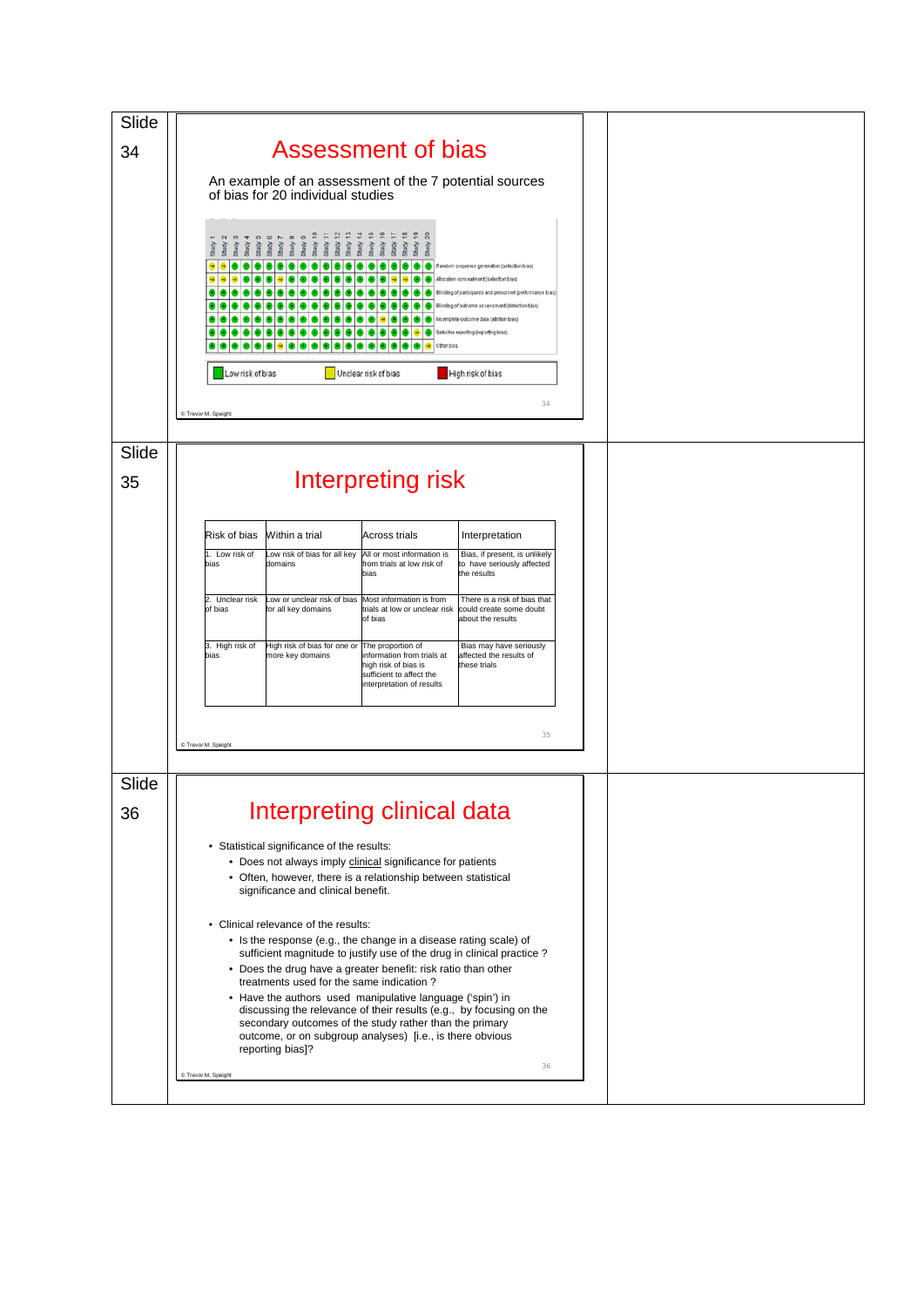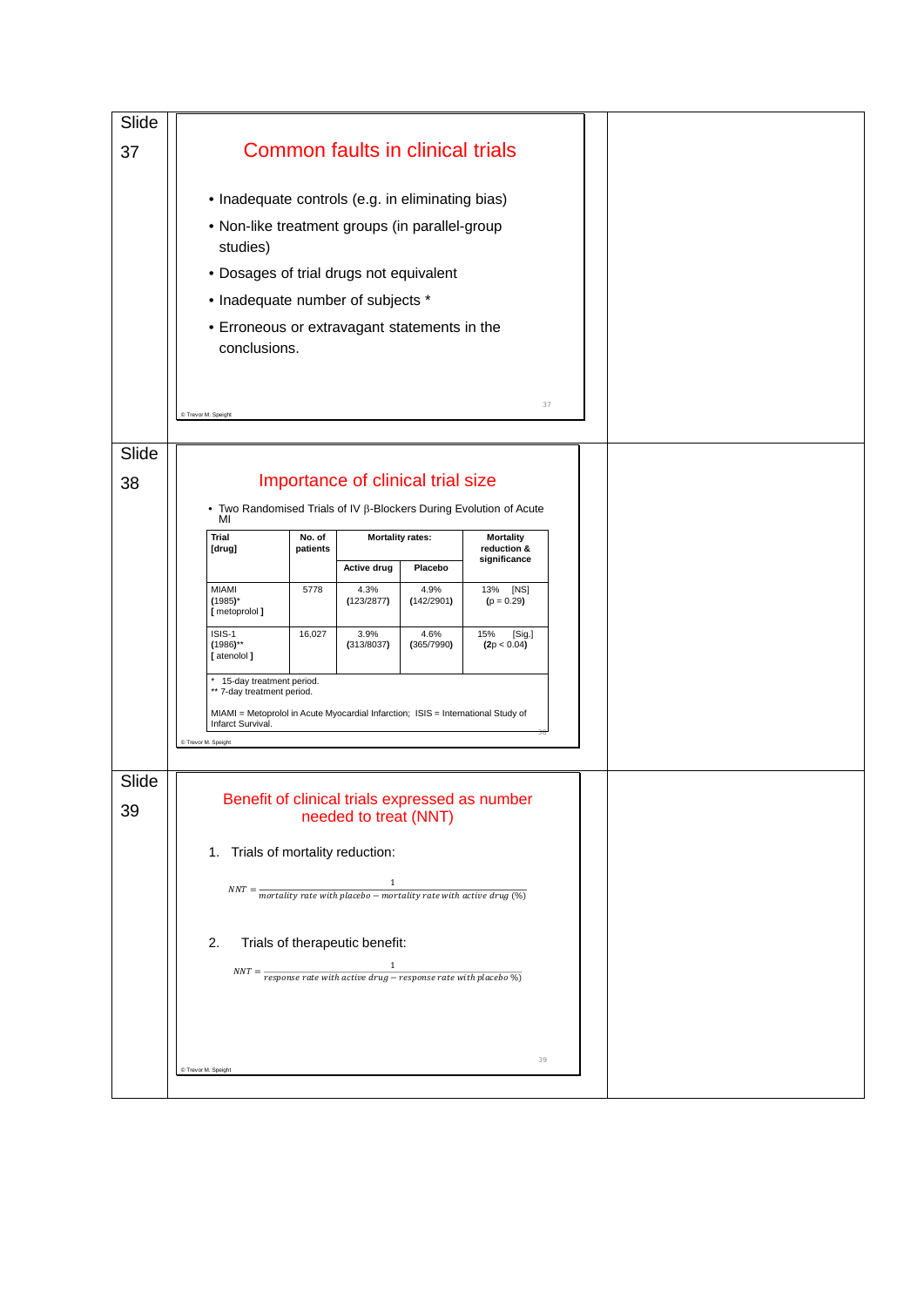| Slide |                     |                                                                                                                              |                                                                                                                                                                                                                                                                                                                                                                                       |           |    |  |  |
|-------|---------------------|------------------------------------------------------------------------------------------------------------------------------|---------------------------------------------------------------------------------------------------------------------------------------------------------------------------------------------------------------------------------------------------------------------------------------------------------------------------------------------------------------------------------------|-----------|----|--|--|
| 40    |                     |                                                                                                                              | Design issues in clinical trial analysis                                                                                                                                                                                                                                                                                                                                              |           |    |  |  |
|       |                     |                                                                                                                              | 1. Patient eligibility (how were patients selected ?; was there any potential<br>for 'lead-time' or 'stage migration' bias? Were the patients a<br>narrow/divergent subgroup or a broad population with the disease                                                                                                                                                                   |           |    |  |  |
|       |                     |                                                                                                                              | 2. Randomisation (was it adequate to ensure both known and unknown<br>confounders are equally distributed in the treatment groups?; has it<br>ensured homogeneous treatment groups ?; was a valid method used to<br>generate the random allocation sequence?; if so, how was it concealed?)                                                                                           |           |    |  |  |
|       |                     |                                                                                                                              | 3. Degree of blinding/masking (was it adequate to eliminate performance<br>bias ?; if double-blinding was not possible, was there a blinded outcome<br>assessment by independent observers?)                                                                                                                                                                                          |           |    |  |  |
|       |                     |                                                                                                                              | 4. Selection of control group (was the control group appropriate for the trial's<br>objective, taking into account how the investigational treatment is to be<br>used in clinical practice - e.g. added to or in place of existing treatment<br>?; if an active-drug comparative trial, was the investigational treatment<br>compared with the best available alternative treatment?) |           |    |  |  |
|       | C Trevor M. Speight |                                                                                                                              |                                                                                                                                                                                                                                                                                                                                                                                       |           | 40 |  |  |
|       |                     |                                                                                                                              |                                                                                                                                                                                                                                                                                                                                                                                       |           |    |  |  |
| Slide |                     |                                                                                                                              |                                                                                                                                                                                                                                                                                                                                                                                       |           |    |  |  |
| 41    |                     |                                                                                                                              | Design issues in clinical trial analysis                                                                                                                                                                                                                                                                                                                                              |           |    |  |  |
|       |                     | adequately explained ?)                                                                                                      | 5. Participant flow (are all randomised patients accounted for in the<br>presentation of the results?; are the reasons for study withdrawals                                                                                                                                                                                                                                          |           |    |  |  |
|       |                     | analysis of the data appropriate?)                                                                                           | 6. Analytical method (was intention-to-treat analysis used?; if not, why not?;<br>does the study have adequate statistical power?; was the statistical                                                                                                                                                                                                                                |           |    |  |  |
|       |                     |                                                                                                                              | 7. Appropriate endpoints (were the endpoints appropriate to demonstrate<br>effectiveness of the treatment?; was a surrogate endpoint chosen?; if so,<br>why ?; if a surrogate endpoint was used, is it sufficiently correlated with the                                                                                                                                               |           |    |  |  |
|       |                     | clinical outcome ?)                                                                                                          |                                                                                                                                                                                                                                                                                                                                                                                       |           |    |  |  |
|       |                     | and detect specific adverse events ?)                                                                                        | 8. Trial duration (was it adequate to permit a meaningful clinical outcome                                                                                                                                                                                                                                                                                                            |           |    |  |  |
|       |                     |                                                                                                                              | 9. Interpretation of the results (was the trial designed to demonstrate<br>superiority or non-inferiority of the treatment?; have the results been<br>interpreted correctly and compared with other trials?).                                                                                                                                                                         |           |    |  |  |
|       |                     |                                                                                                                              |                                                                                                                                                                                                                                                                                                                                                                                       |           | 41 |  |  |
|       | C Trevor M. Speight |                                                                                                                              |                                                                                                                                                                                                                                                                                                                                                                                       |           |    |  |  |
|       |                     |                                                                                                                              |                                                                                                                                                                                                                                                                                                                                                                                       |           |    |  |  |
| Slide |                     |                                                                                                                              |                                                                                                                                                                                                                                                                                                                                                                                       |           |    |  |  |
| 42    | 41.                 | Criteria                                                                                                                     | <b>Clinical Trial Evaluation: Major Criteria</b><br><b>Evaluation points</b>                                                                                                                                                                                                                                                                                                          |           |    |  |  |
|       |                     | 1. Purpose of the study                                                                                                      | Clearly defined?                                                                                                                                                                                                                                                                                                                                                                      | $(0 - 2)$ |    |  |  |
|       |                     | 2. Patient selection                                                                                                         | Clearly defined and appropriate<br>criteria?<br>Diagnosis confirmed?<br>Homogeneous patient group?<br>Exclusions defined and appropriate?<br>Prior therapy defined?                                                                                                                                                                                                                   |           |    |  |  |
|       |                     | 3. Number of patients                                                                                                        | Adequate to detect any differences<br>between treatments?                                                                                                                                                                                                                                                                                                                             |           |    |  |  |
|       |                     | 4. Randomisation                                                                                                             | Yes/no?<br>Appropriate methodology?<br>Group comparability established?<br>Influence of any differences<br>Chezzussib                                                                                                                                                                                                                                                                 |           |    |  |  |
|       |                     | 5. Drug dosage(s)<br>6. Duration of therapy                                                                                  | Defined and appropriate?<br>Comparable relative effects?<br>Long enough to show maximum effect                                                                                                                                                                                                                                                                                        |           |    |  |  |
|       |                     |                                                                                                                              | of drug (effectiveness and/or<br>tolerability)?                                                                                                                                                                                                                                                                                                                                       |           |    |  |  |
|       |                     | Concurrent therapy<br>(drug or non-drug)                                                                                     | Full details reported?<br>Possible influence discussed?                                                                                                                                                                                                                                                                                                                               |           |    |  |  |
|       |                     | <b>8. Controls to reduce</b><br>variation (e.g. run-<br>ins, placebo, standard<br>comparator, crossover<br>design, washouts) | Yes/no?<br>Baseline established?<br>Controls adequate?                                                                                                                                                                                                                                                                                                                                |           |    |  |  |
|       |                     |                                                                                                                              |                                                                                                                                                                                                                                                                                                                                                                                       |           |    |  |  |
|       |                     |                                                                                                                              |                                                                                                                                                                                                                                                                                                                                                                                       |           |    |  |  |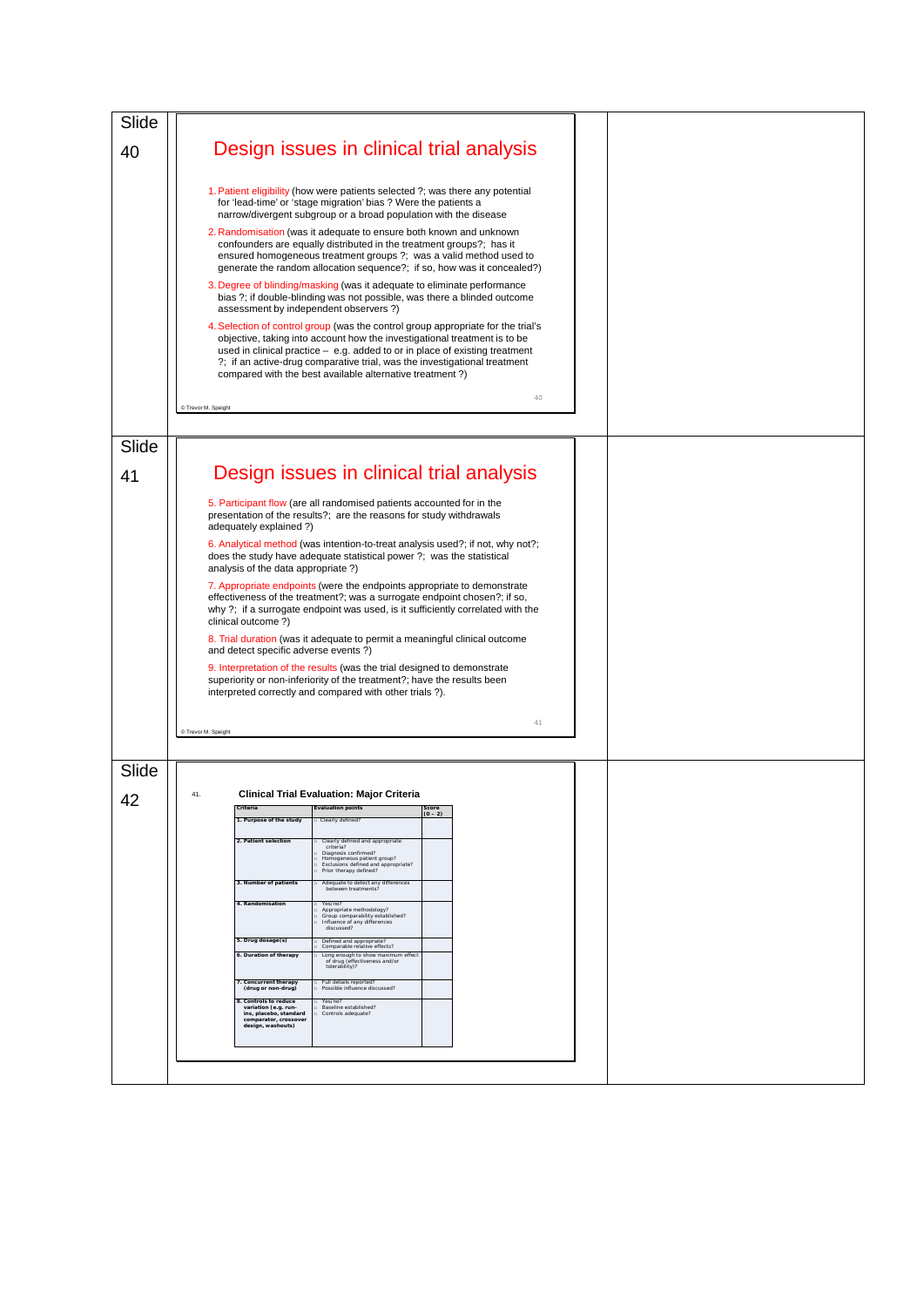| Slide |     |                                                                                                                                             |                                                                                                                                                                                                                                                                                                                                                                                       |                                                                                       |  |  |
|-------|-----|---------------------------------------------------------------------------------------------------------------------------------------------|---------------------------------------------------------------------------------------------------------------------------------------------------------------------------------------------------------------------------------------------------------------------------------------------------------------------------------------------------------------------------------------|---------------------------------------------------------------------------------------|--|--|
|       | 42. | Criteria                                                                                                                                    | <b>Evaluation points</b>                                                                                                                                                                                                                                                                                                                                                              | $\frac{\text{Score}}{(0-2)}$                                                          |  |  |
| 43    |     | 9. Controls to reduce<br>bias (blinding)                                                                                                    | Yes/no?<br>Method of maintaining blindness<br>stated?                                                                                                                                                                                                                                                                                                                                 |                                                                                       |  |  |
|       |     | 10. Compliance                                                                                                                              | Compliance checks performed?<br>Methods stated and adequate?<br>Influence, if any, on results                                                                                                                                                                                                                                                                                         |                                                                                       |  |  |
|       |     | 11. Effectiveness<br>tamppappe                                                                                                              | discussed?<br>Parameters fully defined?<br>Parameters relevant and                                                                                                                                                                                                                                                                                                                    |                                                                                       |  |  |
|       |     |                                                                                                                                             | reproducible?<br>Results fully reported?<br>Adequate follow-up?<br>Stratification performed, when                                                                                                                                                                                                                                                                                     |                                                                                       |  |  |
|       |     | 12. Assessment of<br>adverse events                                                                                                         | appropriate?<br>Protocol clearly defined?<br>Number and type fully reported?                                                                                                                                                                                                                                                                                                          |                                                                                       |  |  |
|       |     |                                                                                                                                             | Severity stated?<br>Likely relationship to therapy<br>discussed?                                                                                                                                                                                                                                                                                                                      |                                                                                       |  |  |
|       |     | 13. Statistical evaluation<br>14. Author's discussion                                                                                       | Yes/no?<br>Methods stated and valid?                                                                                                                                                                                                                                                                                                                                                  |                                                                                       |  |  |
|       |     |                                                                                                                                             | Full discussion or all results?<br>Fair review of others' work?<br>Self-critical, if necessary?                                                                                                                                                                                                                                                                                       |                                                                                       |  |  |
|       |     | 15. Author's conclusions                                                                                                                    | Conclusions clearly stated?<br>Conclusions valid/justified?                                                                                                                                                                                                                                                                                                                           |                                                                                       |  |  |
|       |     | 16. Clinical relevance<br>of results                                                                                                        | Trial design and conduct acceptable?<br>Any fatal flaws?<br>Any major inadequacies?                                                                                                                                                                                                                                                                                                   |                                                                                       |  |  |
|       |     |                                                                                                                                             | Total<br>(out of $32$ )                                                                                                                                                                                                                                                                                                                                                               | $\%$                                                                                  |  |  |
|       |     |                                                                                                                                             |                                                                                                                                                                                                                                                                                                                                                                                       |                                                                                       |  |  |
|       |     |                                                                                                                                             |                                                                                                                                                                                                                                                                                                                                                                                       |                                                                                       |  |  |
|       |     |                                                                                                                                             |                                                                                                                                                                                                                                                                                                                                                                                       |                                                                                       |  |  |
| Slide | 43. |                                                                                                                                             |                                                                                                                                                                                                                                                                                                                                                                                       |                                                                                       |  |  |
| 44    |     | 2 Points<br>Criteria                                                                                                                        | <b>Guide to Scoring of Clinical Trials</b><br>1 Point                                                                                                                                                                                                                                                                                                                                 | 0 Points                                                                              |  |  |
|       |     | 1. Purpose of<br>the study<br>2. Patient<br>selection                                                                                       | Clearly defined<br>ncompletely defined<br>learly defined<br>Inadequately or<br>poorly defined                                                                                                                                                                                                                                                                                         | Not defined<br>Vot defined                                                            |  |  |
|       |     | 3. Number of<br>patients                                                                                                                    | Sufficiently large<br>considering the<br>Doubtful if large<br>enough, or infrequent<br>response obtained<br>with each treatmen<br>occurrence of disease                                                                                                                                                                                                                               | Too few patients to<br>show statistically<br>significant<br>differences, if any,      |  |  |
|       |     | Randomisation<br>n of patients                                                                                                              | available patients<br>Adequate method<br>Doubtful<br>nuequate method<br>used, and group<br>comparability<br>oouotrui<br>randomisation<br>method, or groups                                                                                                                                                                                                                            | between treatments<br>No randomisation                                                |  |  |
|       |     | to treatment<br>(and group<br>compara-                                                                                                      | detailed and fully<br>stated to be<br>stated to be<br>comparable but no or<br>insufficient details<br>established                                                                                                                                                                                                                                                                     | procedure, or group<br>comparability not<br>established                               |  |  |
|       |     | bility)<br>5. Drug<br>dosage(s)                                                                                                             | given<br>Comparable dosage<br>(established by<br>Doubtful if dosages<br>comparable (or no                                                                                                                                                                                                                                                                                             | Inadequate or<br>noncomparable                                                        |  |  |
|       |     | 6. Duration of                                                                                                                              | arlier studies) or<br>titration of dosages to<br>ensure comparability)<br>dosages titrated for<br>each patient                                                                                                                                                                                                                                                                        | dosages                                                                               |  |  |
|       |     | therapy                                                                                                                                     | Long enough to show<br>optimum drug effects<br>and assess<br>tolerability, or to<br>Not long enough for<br>either (a) optimum<br>drug effects or (b) to<br>cover a period of                                                                                                                                                                                                          | Not long enough                                                                       |  |  |
|       |     | . Concurrent                                                                                                                                | cover a period of<br>'risk'<br>'risk', or only long<br>enough to fulfil part<br>of the trial's aim<br>Allowed or given, but<br>None; or, if given,                                                                                                                                                                                                                                    | Information missing                                                                   |  |  |
|       |     | therapy<br>(drug or non-<br>drug)<br>liscussed                                                                                              | fully described and<br>with inadequate<br>possible influence on<br>details and no<br>esults adequately<br>discussion of possible<br>nfluence                                                                                                                                                                                                                                          | or unclear                                                                            |  |  |
|       |     | 8. Controls to<br>reduce bias<br>(blinding)                                                                                                 | Double-blind<br>Doubtful procedure to<br>protocol; procedure<br>used detailed and<br>ensure double-blind,<br>or single-blind<br>appropriate<br>protocol                                                                                                                                                                                                                               | Open-label (no<br>blinding procedure)                                                 |  |  |
|       |     | 9. Other<br>controls to<br>reduce                                                                                                           | Controls adequate or<br>Controls necessary<br>but were inadequate<br>(or of doubtful<br>ere not necessary                                                                                                                                                                                                                                                                             | Controls necessary<br>but not stated or<br>absent                                     |  |  |
|       |     | variation                                                                                                                                   | validity)                                                                                                                                                                                                                                                                                                                                                                             |                                                                                       |  |  |
|       |     |                                                                                                                                             |                                                                                                                                                                                                                                                                                                                                                                                       |                                                                                       |  |  |
| Slide | 44. | Criteria<br>2 Points                                                                                                                        | 1 Point                                                                                                                                                                                                                                                                                                                                                                               | 0 Points                                                                              |  |  |
| 45    |     | 10. Compliance<br>Definite: checks<br>made (by an<br>appropriate method)<br>or serum levels                                                 | Probable: stated but<br>$y_2$<br>$\mathcal{Y}_2$<br>letails not given or<br>nethods used not<br>adequate to ensure<br>stated)                                                                                                                                                                                                                                                         | Not considered or, if<br>outpatients, no<br>hecks made (or                            |  |  |
|       |     | measured, or<br>parenteral route of<br>administration, or                                                                                   | compliance                                                                                                                                                                                                                                                                                                                                                                            |                                                                                       |  |  |
|       | 11. | inpatients<br>Fully defined,<br>relevant and<br>reproducible<br>Effectiveness<br>assessment<br>methods adequate to                          | Methods of assessing<br>effectiveness<br>inadequately or                                                                                                                                                                                                                                                                                                                              | Inadequately defined<br>or irrelevant or non-<br>reproducible<br>methods or           |  |  |
|       |     | assess effectiveness<br>and full reporting of<br>results                                                                                    | incompletely defined,<br>or results not<br>completely reported                                                                                                                                                                                                                                                                                                                        | inadequate reporting<br>of results                                                    |  |  |
|       |     | 12. Assessment<br>of adverse<br>Clearly defined<br>protocol, effects well<br>events<br>described (with an<br>ndication of                   | Protocol and results<br>given, but neither<br>$\frac{1}{2}$<br>fully detailed                                                                                                                                                                                                                                                                                                         | Neither protocol nor<br>results given (or<br>poorly detailed)                         |  |  |
|       |     | inuication or<br>severity), and<br>relationship to<br>therapy discussed<br>Full details of<br>13. Statistical<br>evaluation                 | Incomplete details of<br>of results                                                                                                                                                                                                                                                                                                                                                   | No statistical analysis                                                               |  |  |
|       |     | nethods provided,<br>and adequate<br>statistical analysis of<br>all results                                                                 | $\mathcal{Y}_2$<br>nethods used, and/or<br>incomplete statistical<br>nalysis of results                                                                                                                                                                                                                                                                                               |                                                                                       |  |  |
|       |     | 14. Author's<br>Adequate and fair<br>discussion of the<br>discussion<br>study's results, plus<br>adequate review of<br>the results of other | Reasonable<br>discussion of own<br>y,<br>results, but no or<br>poor review of the<br>results of other                                                                                                                                                                                                                                                                                 | Unfair or invalid<br>discussion of own or<br>others' work, or no<br>discussion at all |  |  |
|       |     | nvestigators<br>15. Author's<br>Adequate and based<br>conclusions<br>on the results and                                                     | nvestigators<br>nadequate or<br>doubtful conclusions,<br>results<br>y,                                                                                                                                                                                                                                                                                                                | Not based on the                                                                      |  |  |
|       |     | design of the study<br>(i.e. fully justified<br>and valid)                                                                                  | x none made                                                                                                                                                                                                                                                                                                                                                                           | demonstrated, too<br>far-fetched, or<br>rrelevant                                     |  |  |
|       |     | 16. Clinical<br>relevance of<br>Clinically relevan<br>herapeutic effect<br>(not just a<br>results                                           | Doubtful clinical<br>relevance or not all<br>y,<br>the design criteria<br>met                                                                                                                                                                                                                                                                                                         | Not clinically relevant<br>or acceptable                                              |  |  |
|       |     | statistically<br>significant effect),<br>and all design criteria<br>net                                                                     | The maximum attainable score is 32. A score less than 16 (<50%) denotes a trial that is not acceptable or the results require confirmation by a                                                                                                                                                                                                                                       |                                                                                       |  |  |
|       |     |                                                                                                                                             | better designed study. A score of 216 to 22.5 (≥50% to 70%) denotes a fair trial where some important features are considered to be inadequate:<br>a score of >22.5 to 27 (>70% to 85%) denotes a good to very good trial where the important elements are considered to be satisfactory; and a<br>score of >27 to 32 (>85% to 100%) denotes an excellent or highly acceptable trial. |                                                                                       |  |  |
|       |     |                                                                                                                                             |                                                                                                                                                                                                                                                                                                                                                                                       |                                                                                       |  |  |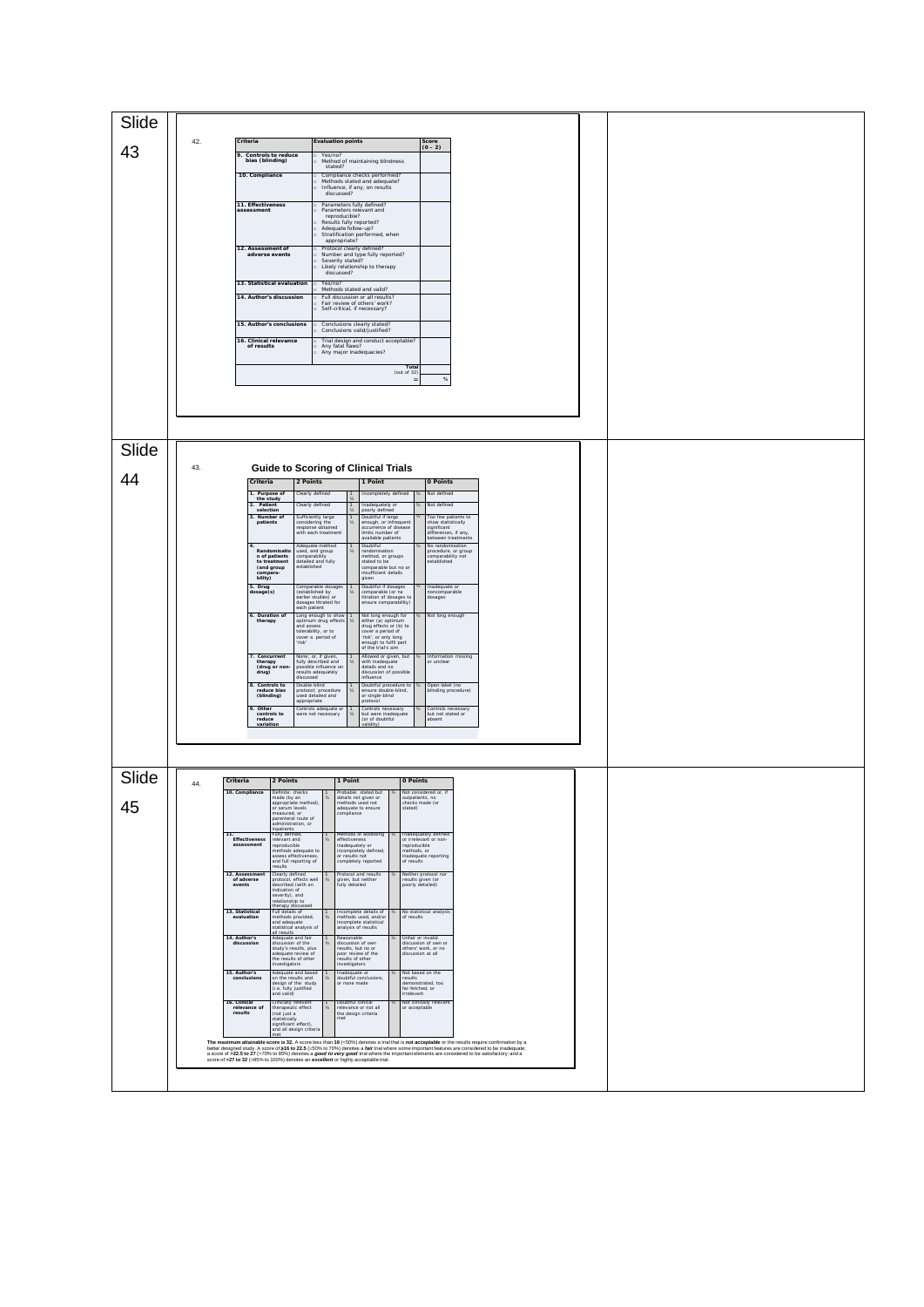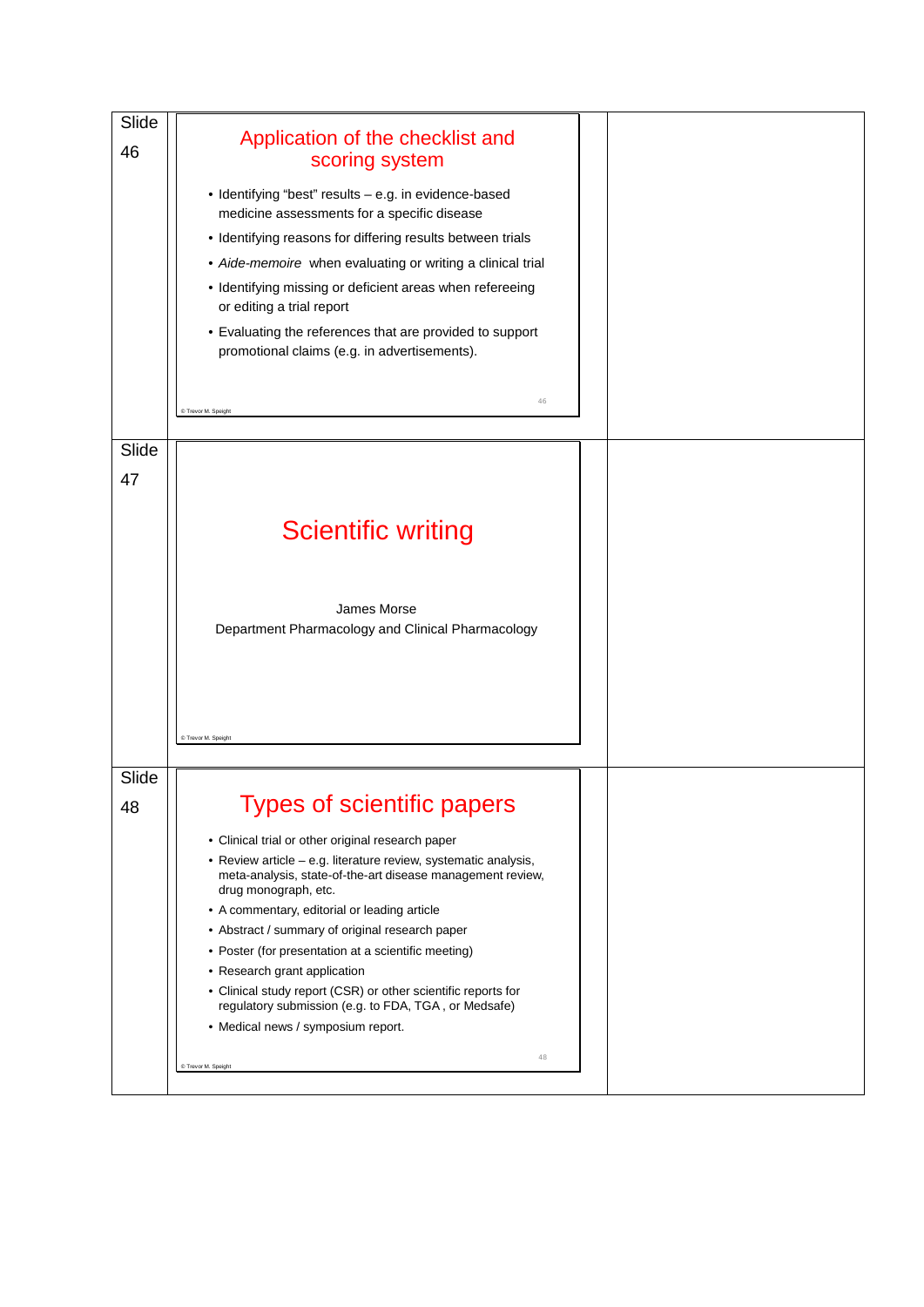| Slide |                                                                                                                              |  |
|-------|------------------------------------------------------------------------------------------------------------------------------|--|
| 49    | Planning a paper                                                                                                             |  |
|       |                                                                                                                              |  |
|       | • What do I have to say?                                                                                                     |  |
|       | . What is the best format/structure for the message?                                                                         |  |
|       | • What type of publication/vehicle will it appear in?                                                                        |  |
|       | . Who is the intended audience for the message?                                                                              |  |
|       | • What prose style should I use?                                                                                             |  |
|       | • What level of detail should I go to?                                                                                       |  |
|       |                                                                                                                              |  |
|       | 49<br>C Trevor M. Speight                                                                                                    |  |
| Slide |                                                                                                                              |  |
| 50    | The value of an outline                                                                                                      |  |
|       |                                                                                                                              |  |
|       | • You should be able to clearly define the point(s) you                                                                      |  |
|       | wish to make before starting                                                                                                 |  |
|       |                                                                                                                              |  |
|       | • An outline listing the key points is particularly                                                                          |  |
|       | advantageous - even though this may change as you                                                                            |  |
|       | proceed and new points emerge.                                                                                               |  |
|       |                                                                                                                              |  |
|       | 50<br>C Trevor M. Speight                                                                                                    |  |
|       |                                                                                                                              |  |
| Slide |                                                                                                                              |  |
| 51    | Scientific paper structure                                                                                                   |  |
|       | • When considering structure, remember that the reader of a<br>scientific paper will be looking for:                         |  |
|       | • The answer to a question or solution to a specific problem; or<br>• To be educated and informed about the topic            |  |
|       |                                                                                                                              |  |
|       | • Consequently, you must convince the reader, through critically<br>sifted evidence arranged in a logical sequence, that the |  |
|       | conclusions drawn are correct                                                                                                |  |
|       | • This content of the paper is known as its 'critical argument'                                                              |  |
|       | • 'Critical argument' is built around the sequence of: question,<br>evidence and answer.                                     |  |
|       | 51<br>C Trevor M. Speight                                                                                                    |  |
|       |                                                                                                                              |  |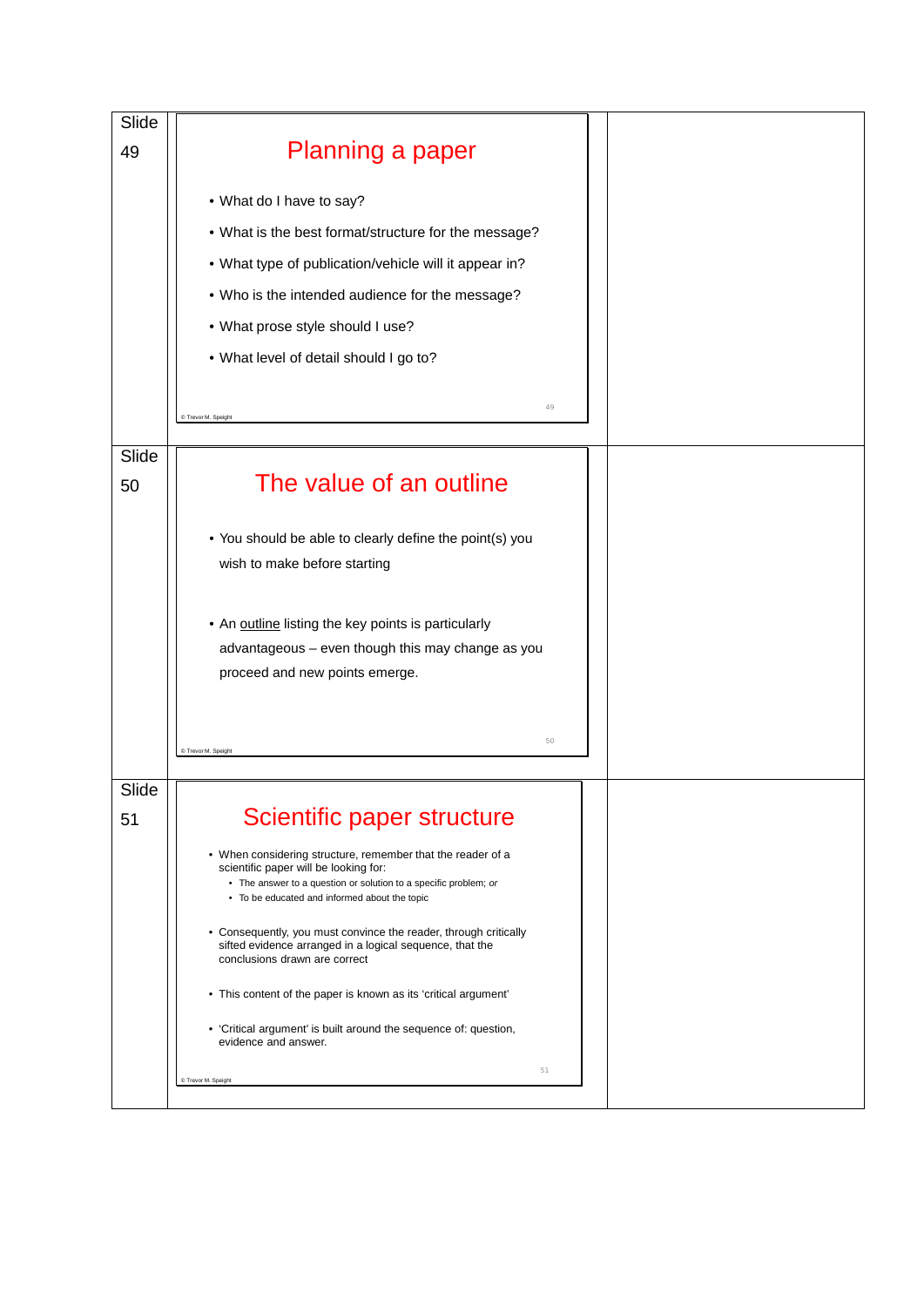| Slide       |                                                                                                                                                                                                                                         |                                                             |                                                                                                                                                                                                                                                                                                                                                                             |  |  |  |
|-------------|-----------------------------------------------------------------------------------------------------------------------------------------------------------------------------------------------------------------------------------------|-------------------------------------------------------------|-----------------------------------------------------------------------------------------------------------------------------------------------------------------------------------------------------------------------------------------------------------------------------------------------------------------------------------------------------------------------------|--|--|--|
| 52          |                                                                                                                                                                                                                                         | Scientific paper structure                                  |                                                                                                                                                                                                                                                                                                                                                                             |  |  |  |
|             | Sequence of the<br>research                                                                                                                                                                                                             | Section of the<br>paper                                     | <b>Elements of 'critical</b><br>argument'                                                                                                                                                                                                                                                                                                                                   |  |  |  |
|             | The question to be<br>answered                                                                                                                                                                                                          | • Introduction                                              | Question (the problem<br>that the paper will<br>address)                                                                                                                                                                                                                                                                                                                    |  |  |  |
|             | How the answer was<br>sought                                                                                                                                                                                                            | • Materials and<br>Methods                                  | Credibility of the evidence                                                                                                                                                                                                                                                                                                                                                 |  |  |  |
|             | Findings                                                                                                                                                                                                                                | • Results                                                   | Evidence (the study data/<br>results): initial answer                                                                                                                                                                                                                                                                                                                       |  |  |  |
|             | Findings considered in<br>the light of other<br>investigators' findings:<br>the answer                                                                                                                                                  | • Discussion and<br>Conclusions                             | Supporting evidence<br>Contradictory evidence<br>Assessment of reasons<br>for contradictory evidence<br>Answer                                                                                                                                                                                                                                                              |  |  |  |
|             | C Trevor M. Speight                                                                                                                                                                                                                     |                                                             | 52                                                                                                                                                                                                                                                                                                                                                                          |  |  |  |
|             |                                                                                                                                                                                                                                         |                                                             |                                                                                                                                                                                                                                                                                                                                                                             |  |  |  |
| Slide<br>53 |                                                                                                                                                                                                                                         | articles                                                    | Short commentaries / editorials / opinion                                                                                                                                                                                                                                                                                                                                   |  |  |  |
|             | • These types of articles have little room in which to<br>deliver their message                                                                                                                                                         |                                                             |                                                                                                                                                                                                                                                                                                                                                                             |  |  |  |
|             | 'critical argument' elements:                                                                                                                                                                                                           |                                                             | • The structure must therefore be well worked out within<br>the word length limitations with the right sequence of                                                                                                                                                                                                                                                          |  |  |  |
|             | tentative answer<br>evidence                                                                                                                                                                                                            | • Middle paragraphs: evidence in support and counter        | • Introductory paragraphs: statement of the problem and a                                                                                                                                                                                                                                                                                                                   |  |  |  |
|             | • Closing paragraphs:                                                                                                                                                                                                                   |                                                             |                                                                                                                                                                                                                                                                                                                                                                             |  |  |  |
|             | C Trevor M. Speight                                                                                                                                                                                                                     |                                                             | 53                                                                                                                                                                                                                                                                                                                                                                          |  |  |  |
| Slide       |                                                                                                                                                                                                                                         |                                                             |                                                                                                                                                                                                                                                                                                                                                                             |  |  |  |
| 54          |                                                                                                                                                                                                                                         | <b>Prose style</b>                                          |                                                                                                                                                                                                                                                                                                                                                                             |  |  |  |
|             | $Do's - essential$<br>requirements of good<br>prose:<br>Accuracy - use the right words to<br>convey your meaning<br>Clarity - don't obscure what you have<br>to say by how you say it<br>Brevity - keep it concise; avoid<br>repetition | Don'ts - avoid:<br>for examples)<br>Sexism<br>• Plagiarism. | • Professional pomposity<br>• Barbarisms (use of non-existent words)<br>• Solecisms (ungrammatical use of English)<br>• Errors in syntax (incorrect grammatical<br>arrangement of words)<br>• Use of incorrect or dehumanising words<br>(e.g. 'regime' for regimen; 'case' for patient)<br>• Use of 'empty' phrases or words (see notes<br>• Excessive use of abbreviations |  |  |  |
|             | C Trevor M. Speight                                                                                                                                                                                                                     |                                                             | 54                                                                                                                                                                                                                                                                                                                                                                          |  |  |  |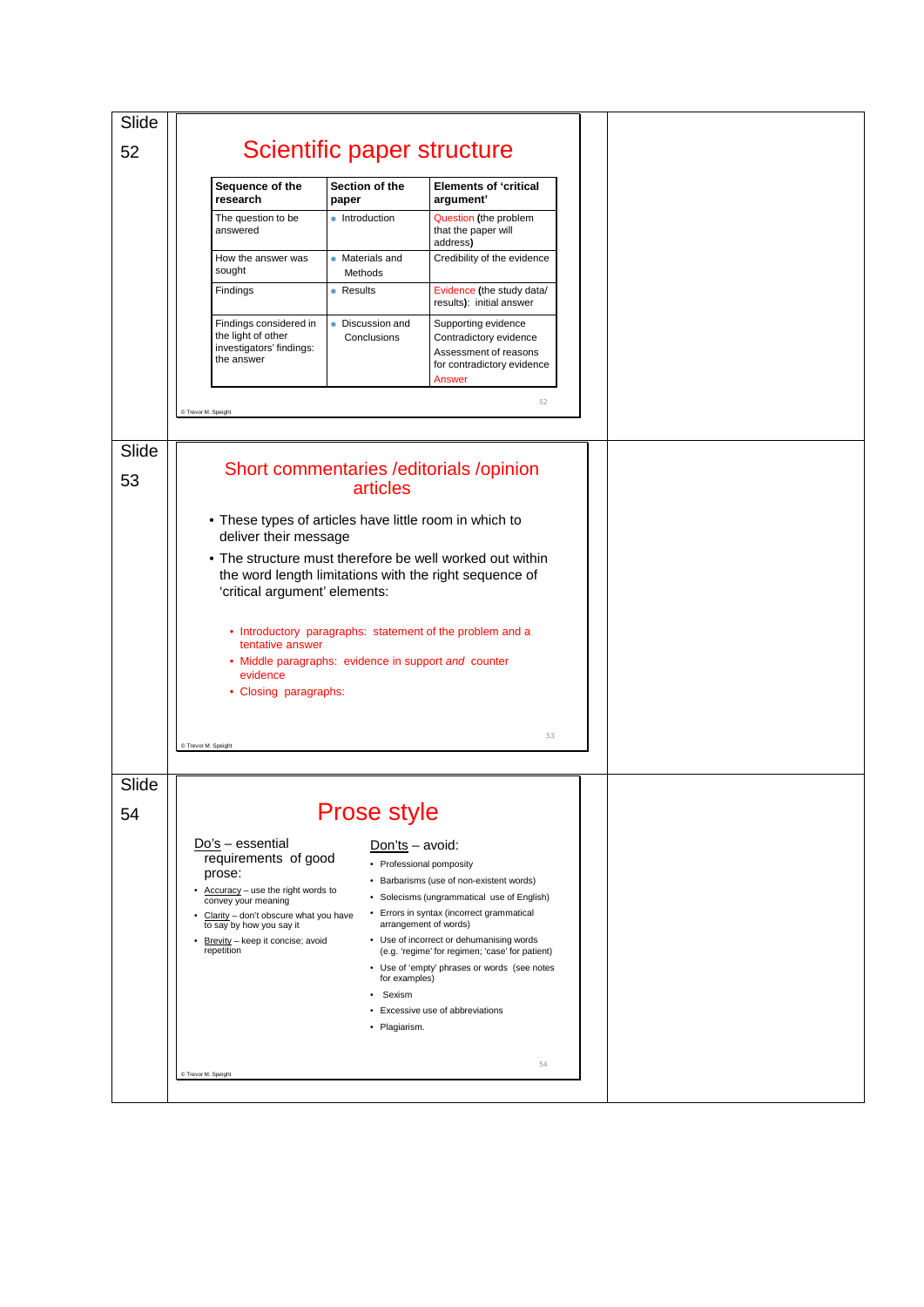| Slide |                                                                                                                                                                                                                                                                                                         |  |  |
|-------|---------------------------------------------------------------------------------------------------------------------------------------------------------------------------------------------------------------------------------------------------------------------------------------------------------|--|--|
| 55    | Avoid professional pomposity                                                                                                                                                                                                                                                                            |  |  |
|       | "The utilisation of inordinately inflated prose in the attempt to<br>convey technically-oriented concepts among professionals<br>in the various scientific/technical fields is, in the opinion of<br>the present author, a major obstacle to the successful<br>completion of the communication process" |  |  |
|       | • Don't obscure what you have to say by how you say it<br>• Remember the KISS principle - "keep it simple, stupid".                                                                                                                                                                                     |  |  |
|       |                                                                                                                                                                                                                                                                                                         |  |  |
|       | 55<br>C Trevor M. Speight                                                                                                                                                                                                                                                                               |  |  |
| Slide |                                                                                                                                                                                                                                                                                                         |  |  |
| 56    | Avoid excessive use of abbreviations                                                                                                                                                                                                                                                                    |  |  |
|       | • Abbreviations reduce verbosity and can improve<br>text flow, but don't assume all readers will<br>necessarily know what an abbreviation means                                                                                                                                                         |  |  |
|       | • Abbreviations can mean different things to different<br>people                                                                                                                                                                                                                                        |  |  |
|       | • Always spell out abbreviations at first mention in<br>the text                                                                                                                                                                                                                                        |  |  |
|       | • If there are a large number of abbreviations and<br>their frequent use is unavoidable, consider a<br>'glossary of terms' somewhere in the article.                                                                                                                                                    |  |  |
|       | 56<br>C Trevor M. Speigh                                                                                                                                                                                                                                                                                |  |  |
| Slide |                                                                                                                                                                                                                                                                                                         |  |  |
| 57    | Do not assume readers will understand<br>abbreviations                                                                                                                                                                                                                                                  |  |  |
|       | Extreme example :<br>The patient with ASHD and PHMI, SPCABG had an episode of                                                                                                                                                                                                                           |  |  |
|       | <b>BRBPR PTA for ERCP</b>                                                                                                                                                                                                                                                                               |  |  |
|       | • Translation:                                                                                                                                                                                                                                                                                          |  |  |
|       | The patient with / atherosclerotic heart disease / and a / history of<br>myocardial infarction, status post-coronary artery bypass graft / had<br>an episode of / bright red blood per rectum / prior to admission / for<br>/endoscopic retrograde cholangiopancreatography. /                          |  |  |
|       | • Abbreviations might be acceptable in spoken English, but they are<br>often not acceptable in written English.                                                                                                                                                                                         |  |  |
|       | 57<br>C Trevor M. Speight                                                                                                                                                                                                                                                                               |  |  |
|       |                                                                                                                                                                                                                                                                                                         |  |  |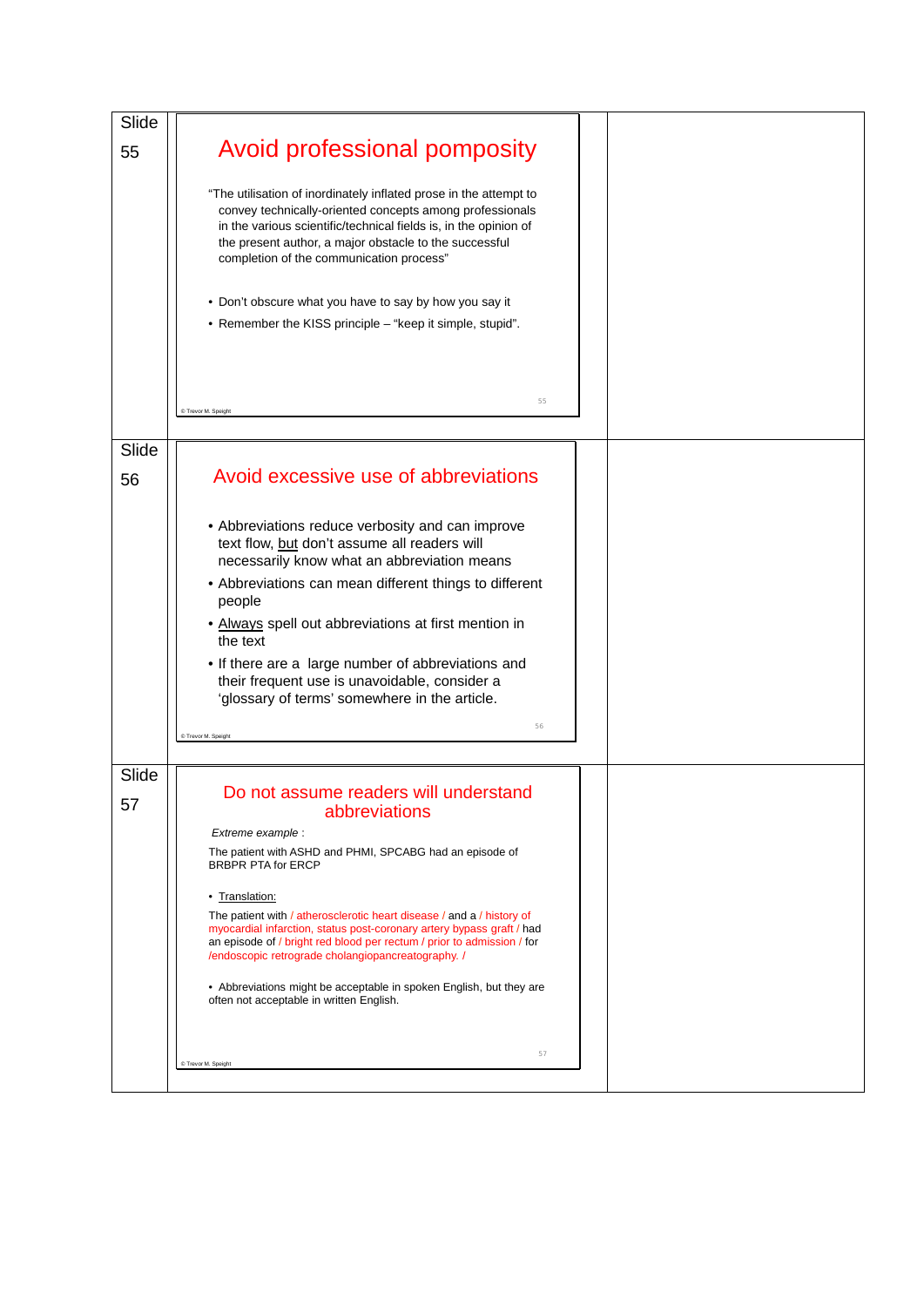| Slide<br>58 | Abbreviations can have multiple<br>meanings<br>Possible meanings of "PAS":<br>· Para-aminosalicylic acid<br>• Periodic acid-Schiff<br>• Pulmonary artery stenosis<br>• Pregnancy advisory service<br>• Patient attitude scale<br>• Professional activities study<br>• Pulmonary adaptation syndrome.                                                                                                                                                                                                                                                                                     |  |
|-------------|------------------------------------------------------------------------------------------------------------------------------------------------------------------------------------------------------------------------------------------------------------------------------------------------------------------------------------------------------------------------------------------------------------------------------------------------------------------------------------------------------------------------------------------------------------------------------------------|--|
|             | 58<br>C Trevor M. Speight                                                                                                                                                                                                                                                                                                                                                                                                                                                                                                                                                                |  |
| Slide<br>59 | Abbreviations may differ between US and<br><b>UK English</b><br>Transoesophageal echocardiography:<br>• UK: TOE<br>$\bullet$ US: TEE<br>Gastro-oesophageal reflux disease:<br>· UK: GORD<br>• US: GERD<br>59<br>C Trevor M. Speight                                                                                                                                                                                                                                                                                                                                                      |  |
| Slide       |                                                                                                                                                                                                                                                                                                                                                                                                                                                                                                                                                                                          |  |
| 60          | <b>Tables and figures</b><br>• In many instances, descriptive information can be more<br>efficiently presented as a table or figure than in the text<br>• However, if the point a table or figure makes can be made in<br>the text in just a few words, the table/figure could be<br>omitted<br>• Great care should be taken with proper use of units in<br>tables, and the data summarised should be clearly<br>presented<br>• Each table/figure should be understandable on its own.<br>Therefore, always ensure a clear legend is provided to<br>explain what the table/figure shows. |  |
|             | 60<br>C Trevor M. Speight                                                                                                                                                                                                                                                                                                                                                                                                                                                                                                                                                                |  |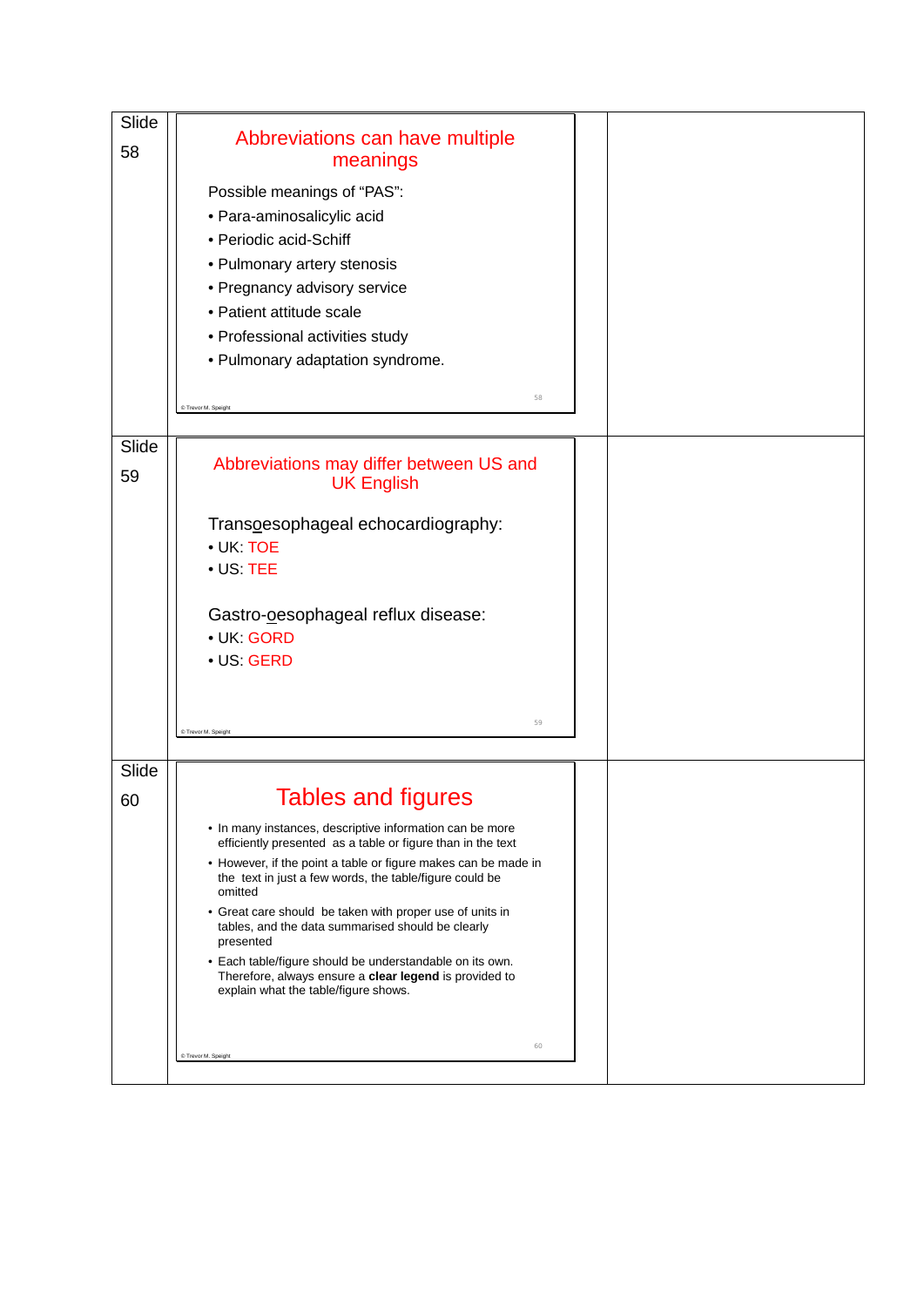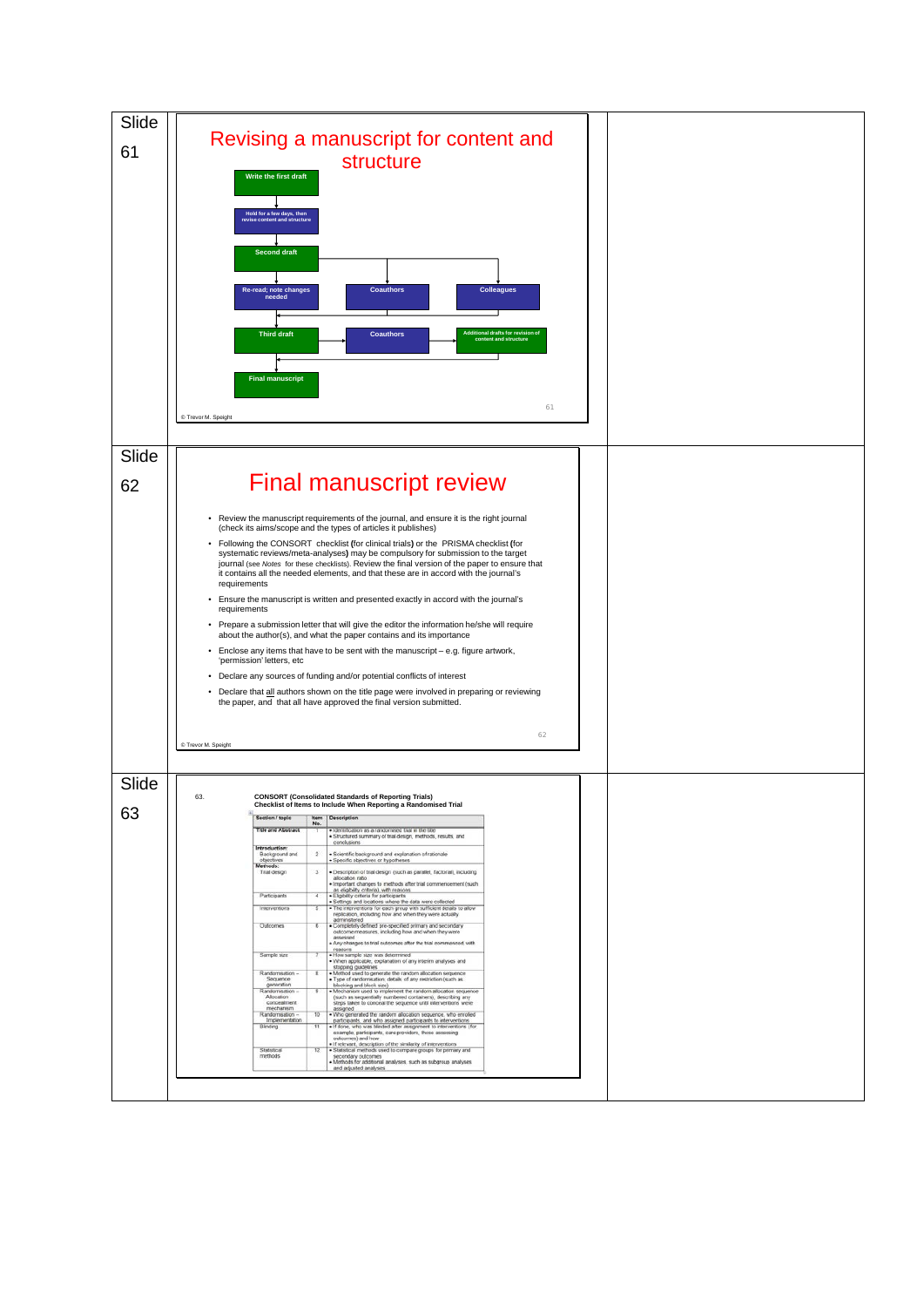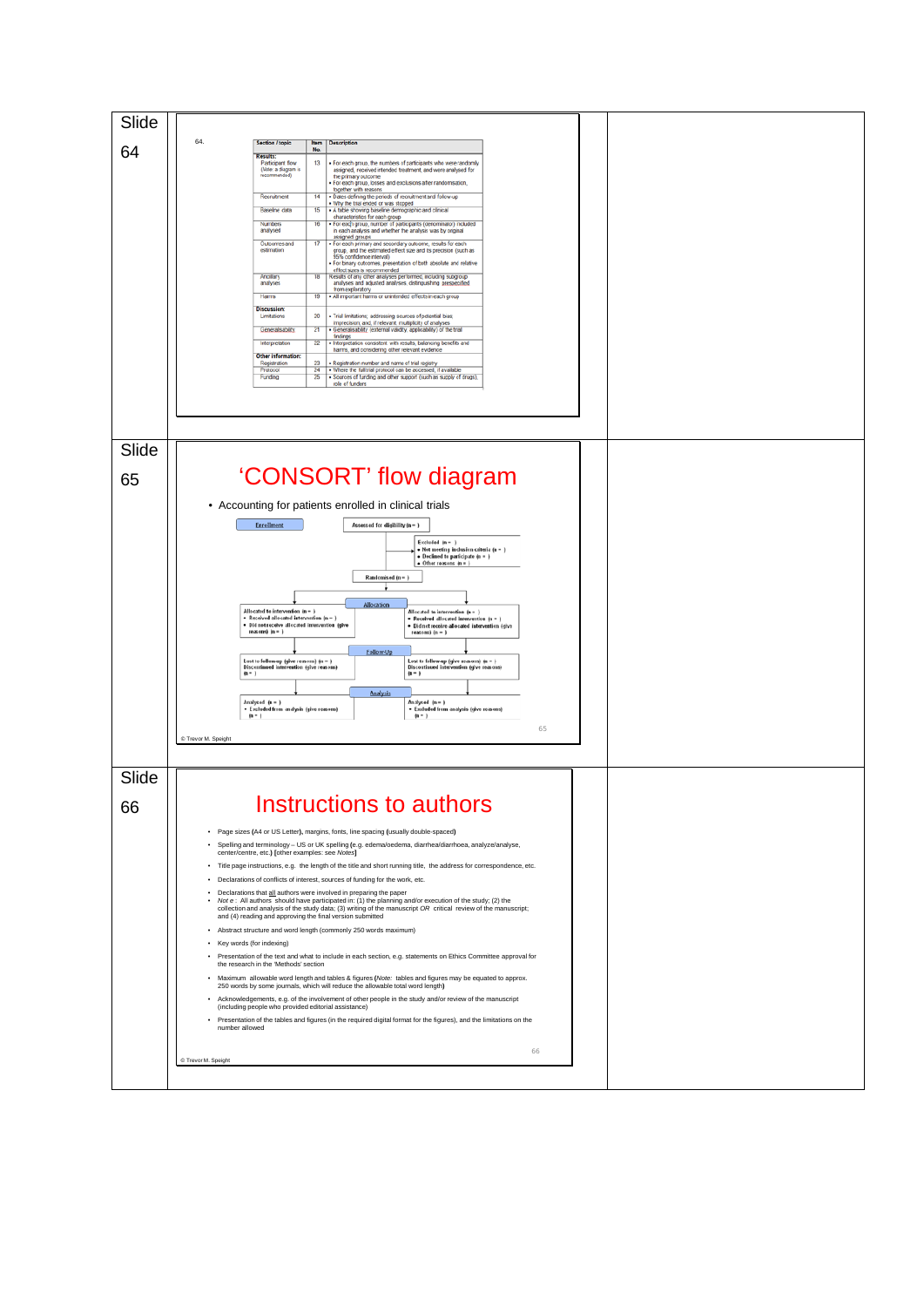| Slide |                                                                                                                                                                                                                                                                             |  |
|-------|-----------------------------------------------------------------------------------------------------------------------------------------------------------------------------------------------------------------------------------------------------------------------------|--|
| 67    | Reference style                                                                                                                                                                                                                                                             |  |
|       | 1. Text citations: author name/year OR numbered citations?                                                                                                                                                                                                                  |  |
|       | (consider using reference management software such as EndNote)                                                                                                                                                                                                              |  |
|       | 2. Bibliography: 'Vancouver' or other style, e.g. Harvard, AMA styles?                                                                                                                                                                                                      |  |
|       | Vancouver style<br>Text citation: [1] or 1<br>1. Mire DE, Silfani TN, Pugsley MK. A review of the structural and functional features<br>of olmesartan medoxomil, an angiotensin receptor blocker. J Cardiovasc Pharmacol.<br>2005;46(5):585-93.                             |  |
|       | <b>Harvard style</b><br>Text citation: (Mire et al. 2005)<br>Mire, D.E., Silfani, T.N. & Pugsley, M.K. (2005) A review of the structural and<br>functional features of olmesartan medoxomil, an angiotensin receptor blocker. J.<br>Cardiovasc. Pharmacol., 46(5), 585-593. |  |
|       | 67<br>C Trevor M. Speight                                                                                                                                                                                                                                                   |  |
| Slide |                                                                                                                                                                                                                                                                             |  |
| 68    | <b>Writing a Clinical Trial Report</b><br>68.<br>A Checklist for Data that Should be Considered for Inclusion                                                                                                                                                               |  |
|       | Title:<br>1.<br>Include type/design of study and the drug(s) under investigation<br>Keep concise and easily readable, ensuring 'key' (indexible) words are<br>included                                                                                                      |  |
|       | $\mathbf{2}$<br>Summary/synopsis:<br>State key facts about study in first sentence                                                                                                                                                                                          |  |
|       | ٠<br>Provide important details about the conduct of the study (including<br>essential background information), but keep concise<br>Brief summary of major results and important conclusions/implications                                                                    |  |
|       | Introduction:<br>з.<br>Review historical background and relevant literature (including previous<br>٠                                                                                                                                                                        |  |
|       | experience with the drug under investigation)<br>Statement of the problem and the primary (and secondary) objectives of the<br>trial                                                                                                                                        |  |
|       | Rationale for approach taken<br>Define clearly the question being asked or hypothesis to be tested                                                                                                                                                                          |  |
|       | Materials and methods:<br>4.<br><b>Patients:</b><br>a)                                                                                                                                                                                                                      |  |
|       | Inclusion/exclusion criteria<br>٠<br>Source(s) and numbers of patients (total and per treatment group)                                                                                                                                                                      |  |
|       | Number of trial sites where patients enrolled<br>٠<br>Methods of randomisation<br>Comparability of treatment groups (show patient demographic data in                                                                                                                       |  |
|       | 'Results' section)<br>Number of clinic visits per patient<br>Information on ethics committee approval, and procedure for obtaining                                                                                                                                          |  |
|       | patient consent<br>etc.                                                                                                                                                                                                                                                     |  |
|       |                                                                                                                                                                                                                                                                             |  |
| Slide |                                                                                                                                                                                                                                                                             |  |
| 69    | Overcoming "writer's block"                                                                                                                                                                                                                                                 |  |
|       | • Factors that give rise to "writer's block":                                                                                                                                                                                                                               |  |
|       | • Anxiety and boredom                                                                                                                                                                                                                                                       |  |
|       | • Defeatist attitudes / task inflation                                                                                                                                                                                                                                      |  |
|       | • A perfectionist attitude and/or unrealistic                                                                                                                                                                                                                               |  |
|       | expectations - NB. first draft won't be perfect                                                                                                                                                                                                                             |  |
|       | • Eliminate all sources of distraction:                                                                                                                                                                                                                                     |  |
|       | • Create right environment for concentrating on task<br>• Keep a regular schedule - preferably begin when                                                                                                                                                                   |  |
|       | mind not cluttered and energy levels are highest                                                                                                                                                                                                                            |  |
|       | • Set daily time limits or goals for writing.                                                                                                                                                                                                                               |  |
|       |                                                                                                                                                                                                                                                                             |  |
|       | 69<br>C Trevor M. Speight                                                                                                                                                                                                                                                   |  |
|       |                                                                                                                                                                                                                                                                             |  |